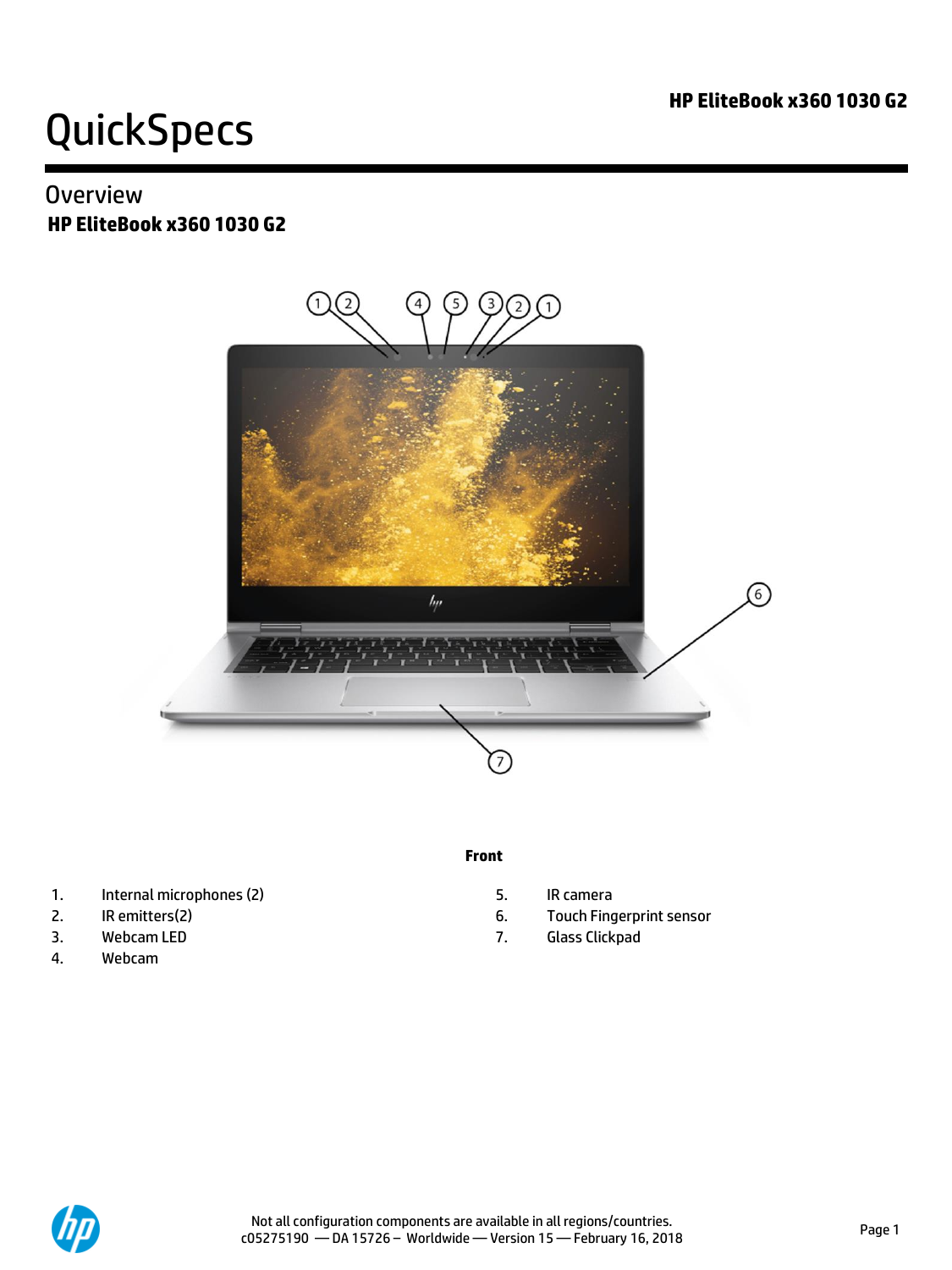## **Overview**



- 1. Internal microphones (2) 2012 12: The Smart card reader
- 2. IR emitters(2) and the state of the state of the state of the state of the state of the state of the state of the state of the state of the state of the state of the state of the state of the state of the state of the s
- 
- 
- 
- 6. Glass Clickpad 12. Power button

#### **Right**

- 
- 
- 3. Webcam 9. Volume up/ down
- 4. IR camera 10. Audio combo jack
- 5. Touch Fingerprint sensor 11. USB 3.1 Gen 1 (charging)
	-

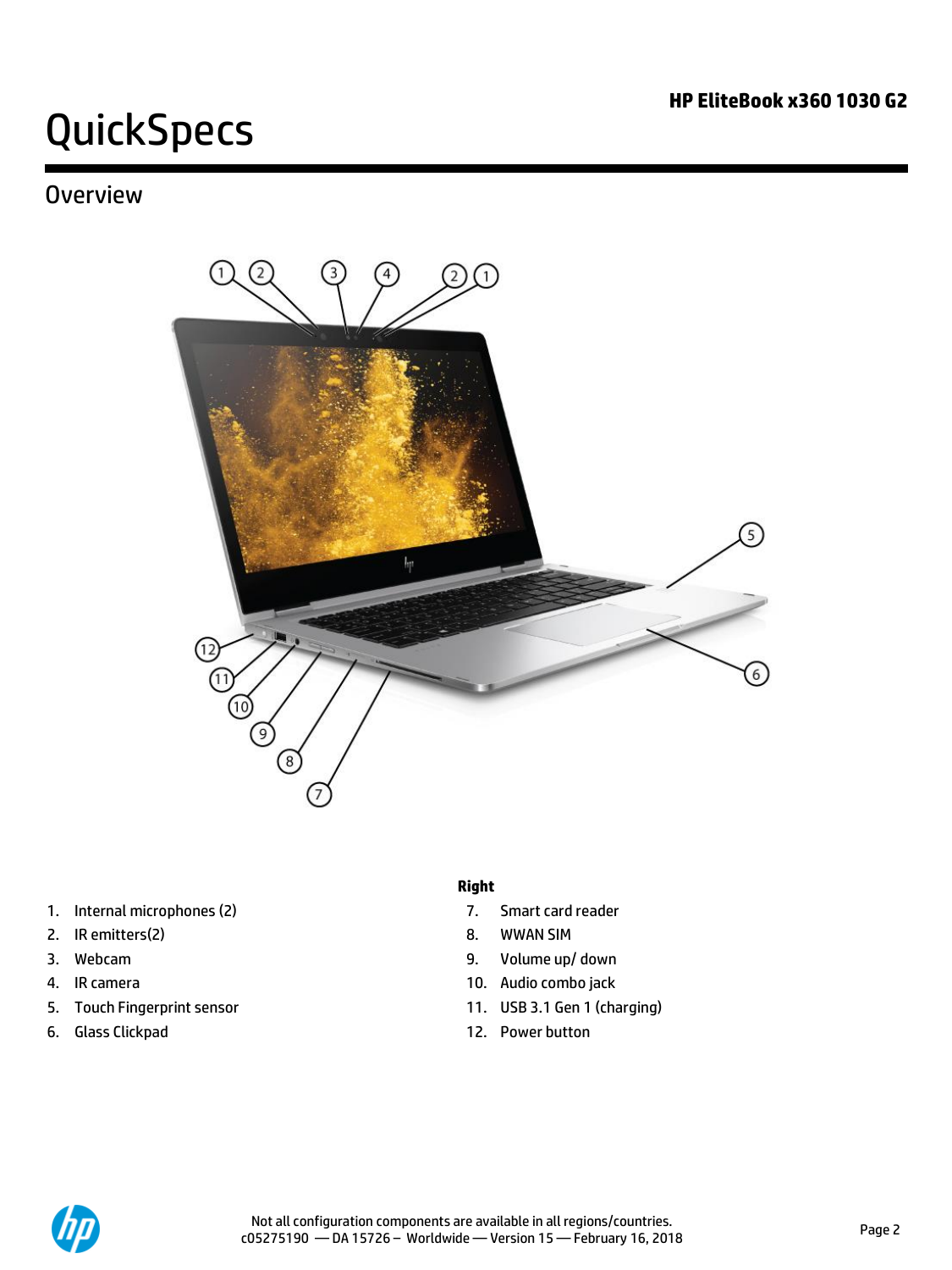## **Overview**



- 1. Micro SD slot 4. HDMI port
- 2. USB Type-C™ with Thunderbolt™ 5. USB 3.1 Gen 1
- 3. Security lock slot 6. Power connector
- **Left** 
	-
	-
	-



**Conferencing Keyboard**

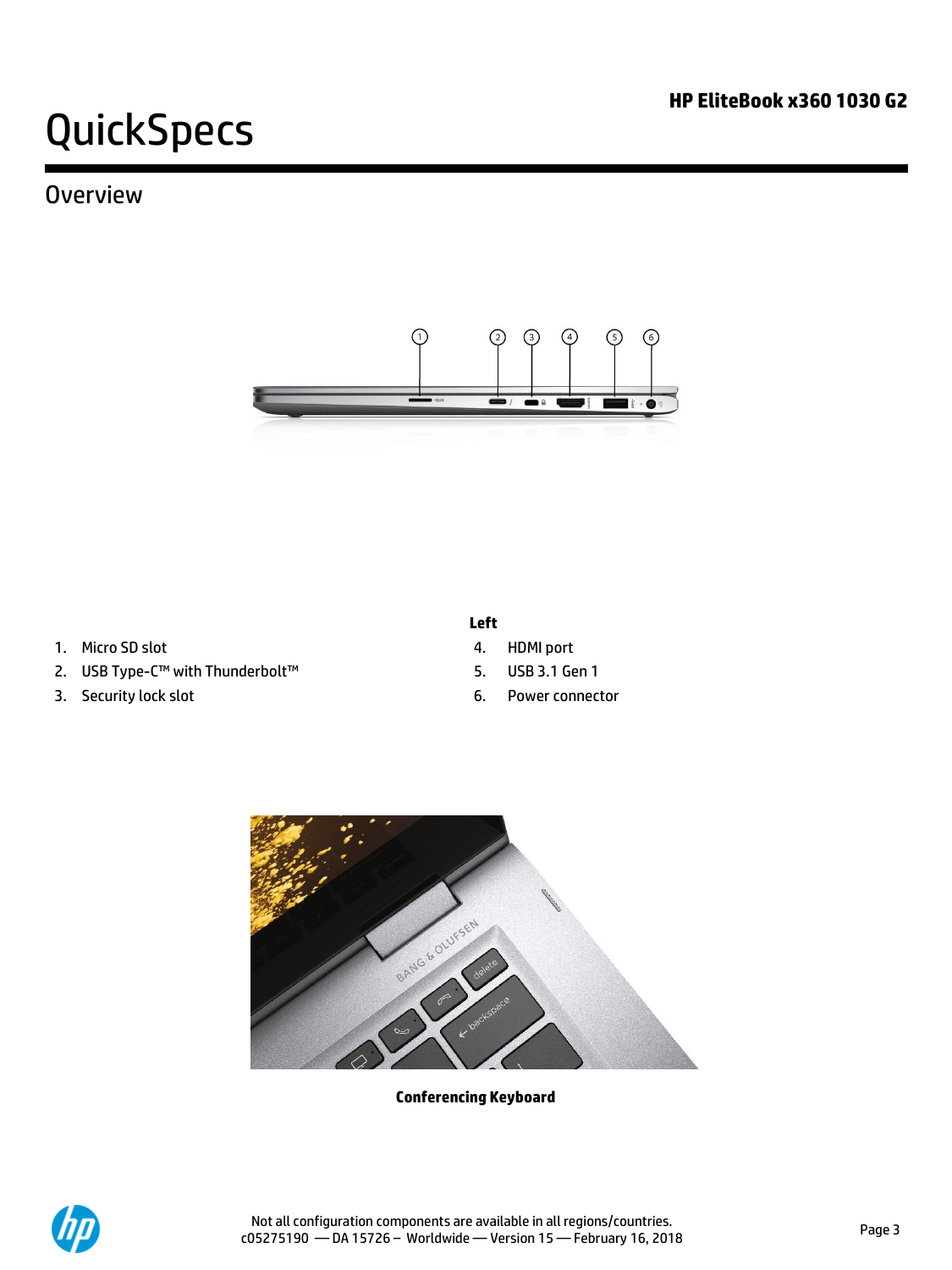# **Overview**

**Stand Mode**





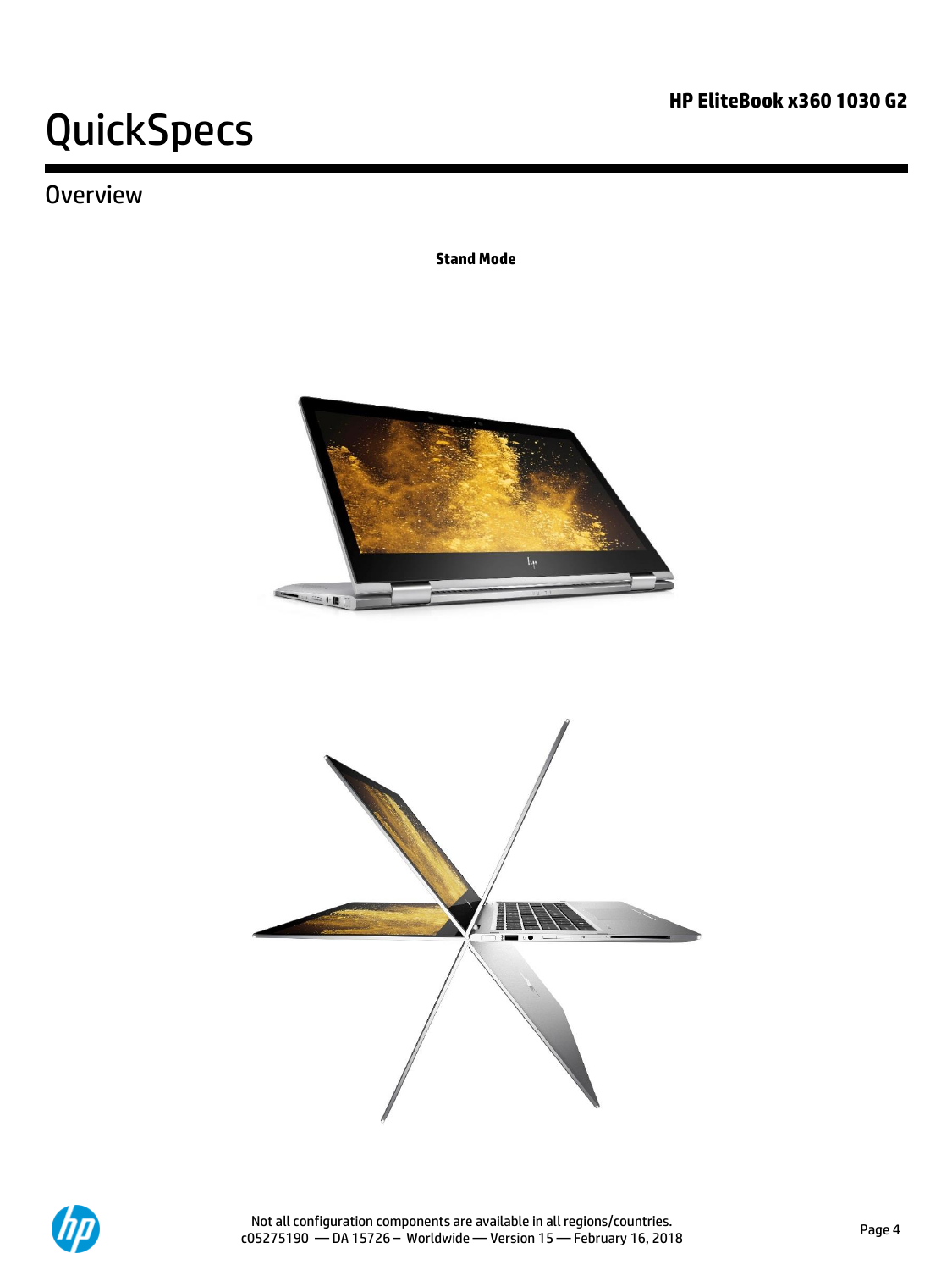## **Overview**

### At A Glance

- Pre-installed with Windows 10 editions
- All metal CNC Al chassis that is .59 inches (1.49 cm) thin
- Pending MIL STD 810G tests<sup>1</sup>
- Powered by 7th Generation Intel® Core™ processors
- Choice of SSD storage drives up to 1 TB, including PCIe NVMe
- Weight starting at 2.82 lbs (1.28 kg)
- Connect without dongles using full size ports including USB, USB-C™, and HDMI 1.4 for connecting to high-resolution displays
- Large ClickPad with gestures support
- Never forget your password with your choice of simple authentication methods, including the IR camera for face recognition and Touch Fingerprint Sensor for Windows Hello (requires Windows 10), as well as the integrated Smart Card Reader
- Optional full size HP Active Pen with App Launch, designed with Wacom technology
- HP 720p HD webcam, dual array microphones, and integrated premium stereo speakers for video audio and conferencing
- Engage teams, clients, and vendors with the crystal-clear audio by Bang & Olufsen and the high-performance HP Premium Collaboration Keyboard

1. MIL STD 810G testing is pending and is not intended to demonstrate fitness for U.S. Department of Defense contract requirements or for military use. Test results are not a guarantee of future performance under these test conditions. Damage under the MIL STD test conditions or any accidental damage requires an optional HP Accidental Damage Protection Care Pack.

### **NOTE: See important legal disclosures for all listed specs in their respective features sections.**

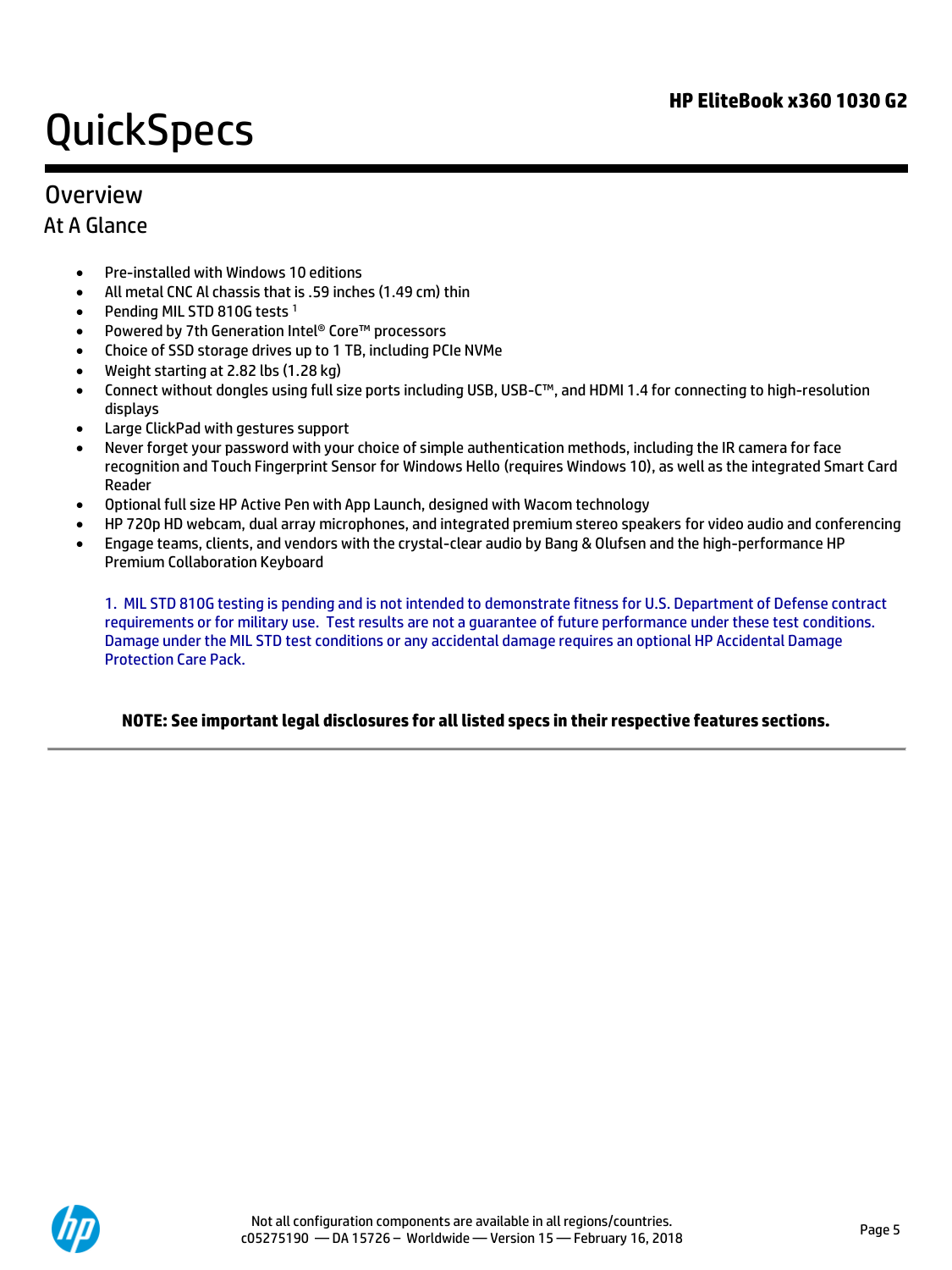# Features

### **PRODUCT NAME**

**HP EliteBook x360 1030 G2**

### **OPERATING SYSTEM**

| Preinstalled  | Windows 10 Pro $641$<br>Windows 10 Pro 64 (National Academic only) <sup>2</sup><br>Windows 10 Home 64 <sup>1</sup><br>Windows 10 Home Single Language 641 |
|---------------|-----------------------------------------------------------------------------------------------------------------------------------------------------------|
| Web supported | Windows 10 Enterprise $64^1$                                                                                                                              |

**NOTE:** In accordance with Microsoft's support policy, HP does not support the Windows® 8 or Windows 7 operating system on products configured with Intel and AMD 7th generation and forward processors or provide any Windows® 8 or Windows 7 drivers o[n http://www.support.hp.com](http://www.support.hp.com/)

- 1. Not all features are available in all editions or versions of Windows of Windows. Systems may require upgraded and/or separately purchased hardware, drivers, software or BIOS update to take full advantage of Windows functionality. Windows 10 is automatically updated, which is always enabled. ISP fees may apply and additional requirements may apply over time for updates. See [http://www.windows.com/.](http://www.windows.com/)
- 2. Some devices for academic use will automatically be updated to Windows 10 Pro Education with the Windows 10 Anniversary Update. Features vary; see https://aka.ms/ProEducation for Windows 10 Pro Education feature information.

### **PROCESSORS**

Intel® Core™ i5-7200U with Intel HD Graphics 620 (2.5 GHz, up to 3.1 GHz with Intel Turbo Boost Technology, 3 MB cache, 2 cores) Intel® Core™ i5-7300U with Intel HD Graphics 620 (2.6 GHz, up to 3.5 GHz with Intel Turbo Boost Technology, 3 MB cache, 2 cores) Intel® Core™ i7-7600U with Intel HD Graphics 620 (2.8 GHz, up to 3.9 GHz with Intel Turbo Boost Technology, 4 MB cache, 2 cores)

**NOTE:** In accordance with Microsoft's support policy, HP does not support the Windows® 8 or Windows 7 operating system on products configured with Intel and AMD 7th generation and forward processors or provide any Windows® 8 or Windows 7 drivers o[n http://www.support.hp.com](http://www.support.hp.com/)

Processor speed denotes maximum performance mode; processors will run at lower speeds in battery optimization mode.

1. Multicore is designed to improve performance of certain software products. Not all customers or software applications will necessarily benefit from use of this technology. Performance and clock frequency will vary depending on application workload and your hardware and software configurations. Intel's numbering is not a measurement of higher performance. Performance and clock frequency will vary depending on application workload and your hardware and software configurations. Intel's numbering is not a measurement of higher performance.

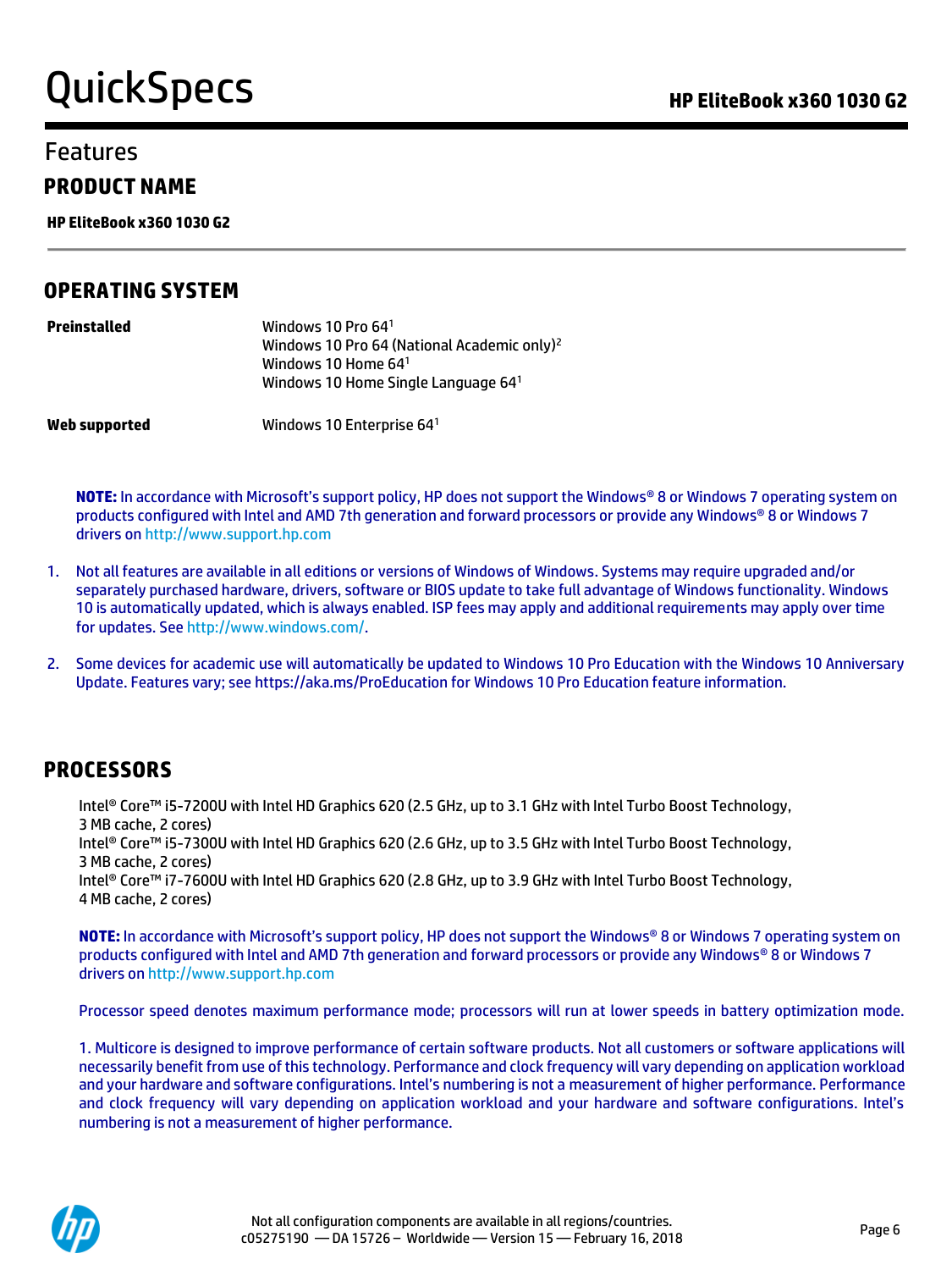# QuickSpecs **Call Accord Contract Contract Contract Contract Contract Contract Contract Contract Contract Contract Contract Contract Contract Contract Contract Contract Contract Contract Contract Contract Contract Contract**

## Features

### **CHIPSET**

Chipset is integrated with processor

### **GRAPHICS**

**Integrated**

Intel® HD<sup>1</sup> Graphics 620 with shared video memory

1. HD content required to view HD images.

### **DISPLAY**

#### **Internal**

33.8 cm (13.3") diagonal FHD UWVA ultra slim touch screen (1920 x 1080) with Corning® Gorilla® Glass<sup>1</sup> 33.8 cm (13.3") diagonal UHD UWVA ultra slim touch screen (3840 x 2160) with Corning® Gorilla® Glass<sup>1,3</sup>

#### **HP Sure View Integrated Privacy Screen**

33.8 cm (13.3") diagonal FHD UWVA ultra slim eDP touch screen (1920 x 1080) with Corning® Gorilla® Glass<sup>1,4</sup>

**External**

**TRD** 

**HDMI**

Port support resolutions up to 4096 x 2304 external resolution @ 60Hz

#### **Displays support**

Supports dual display through the dock Supports 3 independent displays if used with optional HP Elite Thunderbolt 3 dock<sup>2</sup> Supports 2 4k independent displays if used with optional HP Elite Thunderbolt 3 dock<sup>2</sup>

- 1. HD content required to view HD images.
- 2. HDMI cable sold separately.
- 3. Planned to be available in March 2017.
- 4. Planned to be available in April 2017.

**NOTE:** Resolutions are dependent upon monitor capability, and resolution and color depth settings.

**Optional Docking Solutions<sup>1</sup>** HP Elite Thunderbolt 3 Dock HP Executive Travel Hub

1. Sold separately or as an optional feature.

### **STORAGE AND DRIVES**

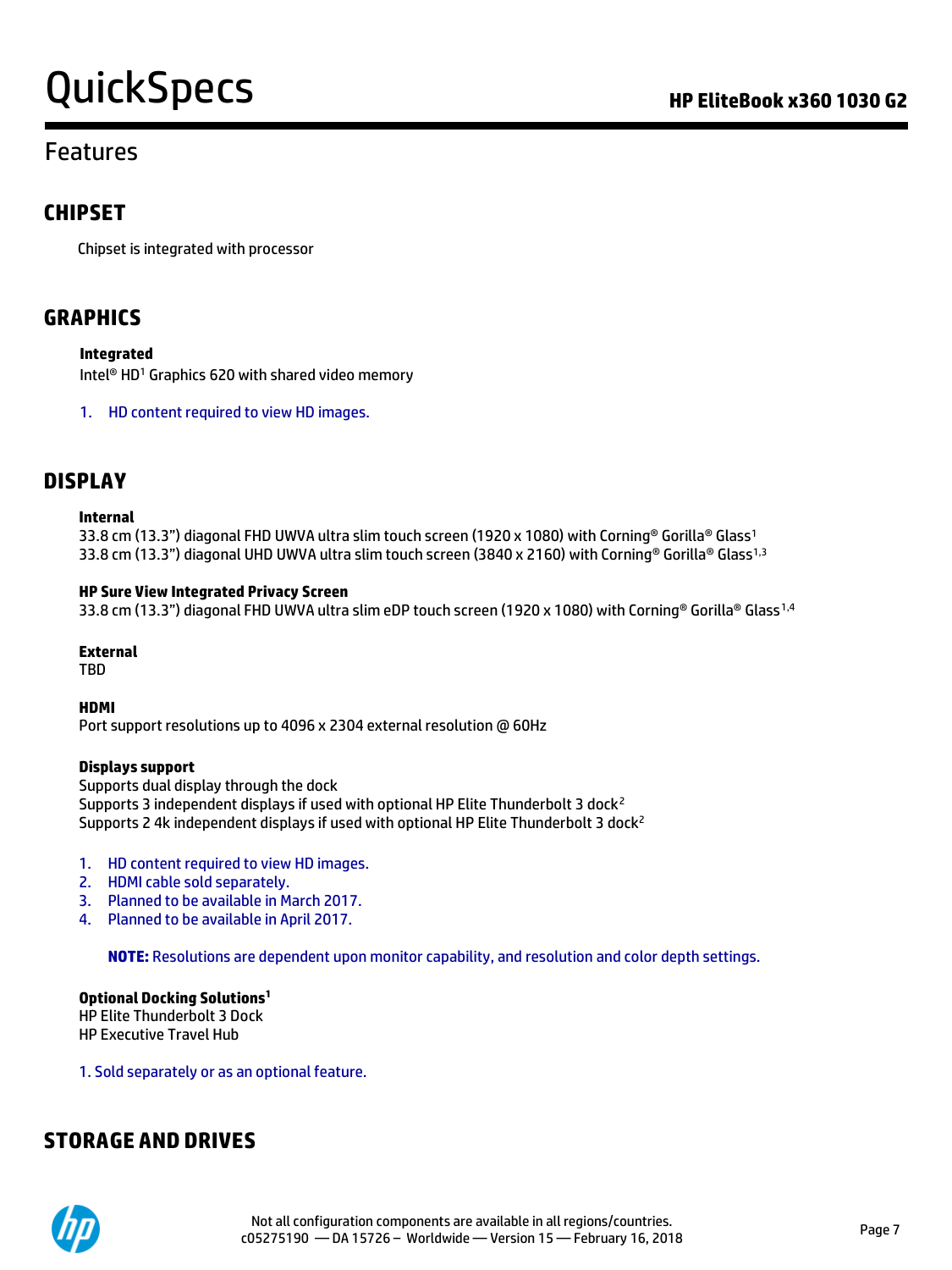# QuickSpecs **Call Accord Contract Contract Contract Contract Contract Contract Contract Contract Contract Contract Contract Contract Contract Contract Contract Contract Contract Contract Contract Contract Contract Contract**

### Features

#### **Primary Storage<sup>1</sup>**

1TB PCIe Gen3x4 NVMe Solid State TLC Supports M.2 SS/DS 2280 Solid State Drive 128 GB SATA-3 Value Solid State Drive 256 GB SATA-3 Solid State Drive TLC (Opal2) 360 GB Solid State Drive PCIe NVMe (Planned to be available March 2017) 512 GB SATA-3 Solid State Drive TLC (FIPS) (Planned to be available March 2017) 256 GB PCIe Gen3x4 NVMe Solid State Drive TLC 512 GB PCIe Gen3x4 NVMe Solid State Drive TLC

1. For storage drives, GB = 1 billion bytes. TB = 1 trillion bytes. Actual formatted capacity is less. Up to 30 MB (for Windows 10) is reserved for system recovery software.

### **MEMORY**

#### **Standard**

Memory soldered down DDR4 – 2133 (Transfer rates up to 2133 MT/s) Supports Dual Channel Memory On board (Customer non-accessible)

#### **Configurations**

4 GB (i5 only) 8 GB 16 GB

**Maximum** 16 GB DDR4-2133 SDRAM

### **NETWORKING/COMMUNICATIONS**

#### **Broadband Wireless (WWAN)1,2,3**

HP lt4132 LTE/HSPA+ 4G Mobile Broadband HP hs3210 HSPA Mobile Broadband HP lt4120 Qualcomm® Snapdragon™ X5 LTE Mobile Broadband Module

#### **Wireless LAN (WLAN) 1,2**

Intel® Dual Band 802. 11a/b/g/n/ac (2x2) and Bluetooth® 4.2 Combo (non-vPro) Intel® Dual Band 802. 11a/b/g/n/ac (2x2) and Bluetooth® 4.2 Combo (vPro)

#### **WPAN**

Bluetooth® 4.2 supported via Combo card

### **Communications**

Optional Near Field Communication (NFC)<sup>2</sup> Compatible with Miracast-certified devices<sup>4</sup>

1. Wireless access point and Internet service required and sold separately. Availability of public wireless access points limited. The specifications for the 802.11ac WLAN are draft specifications and are not final. If the final specifications differ from the draft specifications, it may affect the ability of the notebook to communicate with other 802.11ac WLAN devices.

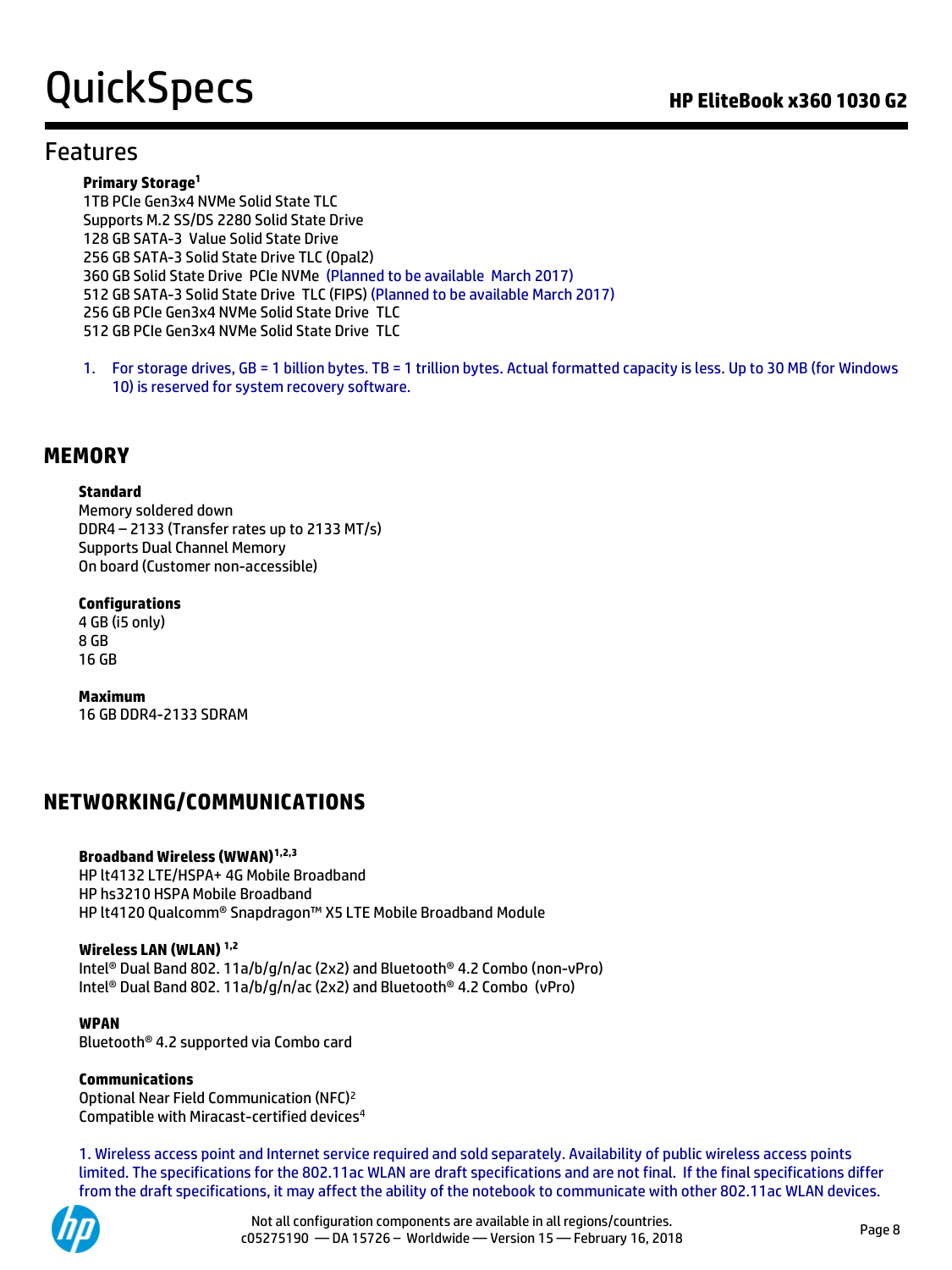### Features

2. Sold separately or as an optional feature.

3. Mobile Broadband requires separately purchased service contract and factory configuration. Check with service provider for coverage and availability in your area. Connection speeds will vary due to location, environment, network conditions, and other factors. 4G LTE not available on all products, and in all regions.

4. Miracast is a wireless technology your PC can use to project your screen to TVs, projectors, and streaming media players that also support Miracast. You can use Miracast to share what you're doing on your PC and present a slide show. For more information: http://windows.microsoft.com/en-us/windows-8/project-wireless-screen-miracast

### **AUDIO/MULTIMEDIA**

#### **Audio**

Audio by Bang & Olufsen Four integrated premium stereo speakers Dual microphone array

#### **Camera**

IR/RGB camera (standard on all models) 720p HD webcam<sup>1,2</sup>

1. Internet access required. 2. HD content required to view HD images.

## **KEYBOARDS/POINTING DEVICES/BUTTONS & FUNCTION KEYS**

### **Keyboard**

Full size HP Premium Collaboration Keyboard Backlit DuraKeys Spill-resistant

### **Function Keys**

F1 - Blank

- F2 Brightness Down
- F3 Brightness Up
- F4 Display Switch
- F5 Speaker Mute
- F6 Volume Down
- F7 Volume Up
- F8 Mic Mute
- F9 Kybd Backlight
- F10 NumLock F11 - Wireless
- F12 Calendar
- >
- > Present/Share

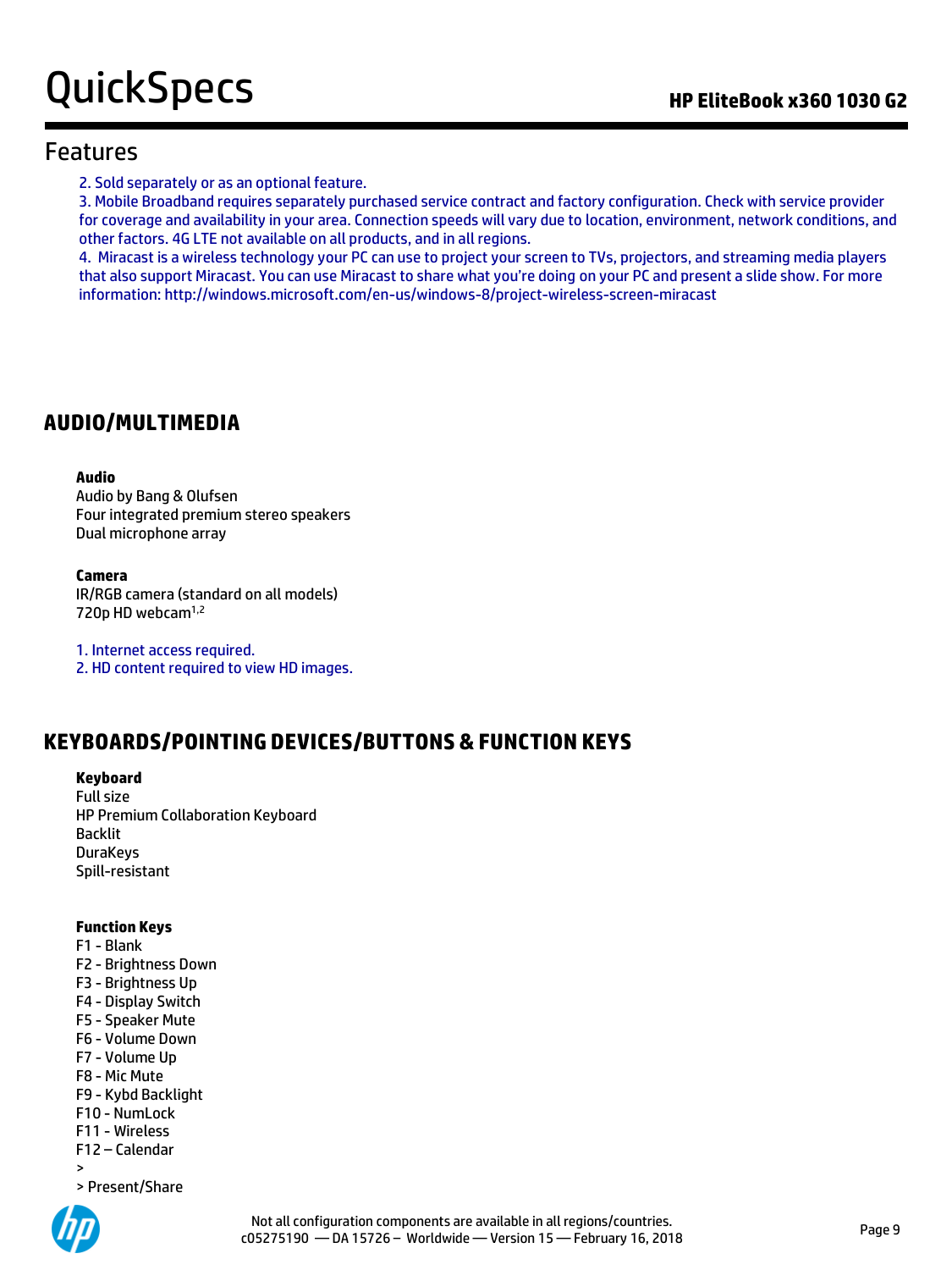# QuickSpecs **Call Accord Contract Contract Contract Contract Contract Contract Contract Contract Contract Contract Contract Contract Contract Contract Contract Contract Contract Contract Contract Contract Contract Contract**

## Features

- > Call Answer
- > Call End
- > Delete

### **ClickPad**

ClickPad (Glass Cover) Taps enabled as default Gestures enabled by default

### **SOFTWARE AND SECURITY**

### **Preinstalled Software**

HP BIOSphere<sup>1</sup> HP Sure Start Gen3<sup>10</sup> HP DriveLock | HP Automatic DriveLock BIOS Update via Network Master Boot Record Security Power On Authentication Secure Erase<sup>2</sup> Pre-boot Authentication

### **Communication**

HP Mobile Connect Pro<sup>3</sup> Native Miracast Support<sup>4</sup>

### **HP Value Add Software**

HP ePrint Driver + JetAdvantage<sup>5</sup> HP Hotkey Support HP Support Assistant HP Jumpstart HP Noise Cancellation Software

### **Manageability**

HP Driver Packs<sup>6</sup> HP SoftPaq Download Manager (SDM) HP System Software Manager (SSM)<sup>6</sup> HP BIOS Config Utility (BCU)<sup>6</sup> HP Client Catalog<sup>6</sup> HP Manageability Integration Kit for Microsoft SCCM<sup>6</sup> HP Image Assistant<sup>6</sup> LANDESK Management<sup>7</sup> For more information on HP Client Management Solutions refer to: http://www.hp.com/go/clientmanagement.

### **Microsoft Products**

Buy Office Bing Search Skype<sup>8</sup>

**Security**  HP Client Security - HP Security Manager (including Credential Manager and Password Manager)



Not all configuration components are available in all regions/countries. construction different components are available in all regions, countries.<br>C05275190 — DA 15726 – Worldwide — Version 15 — February 16, 2018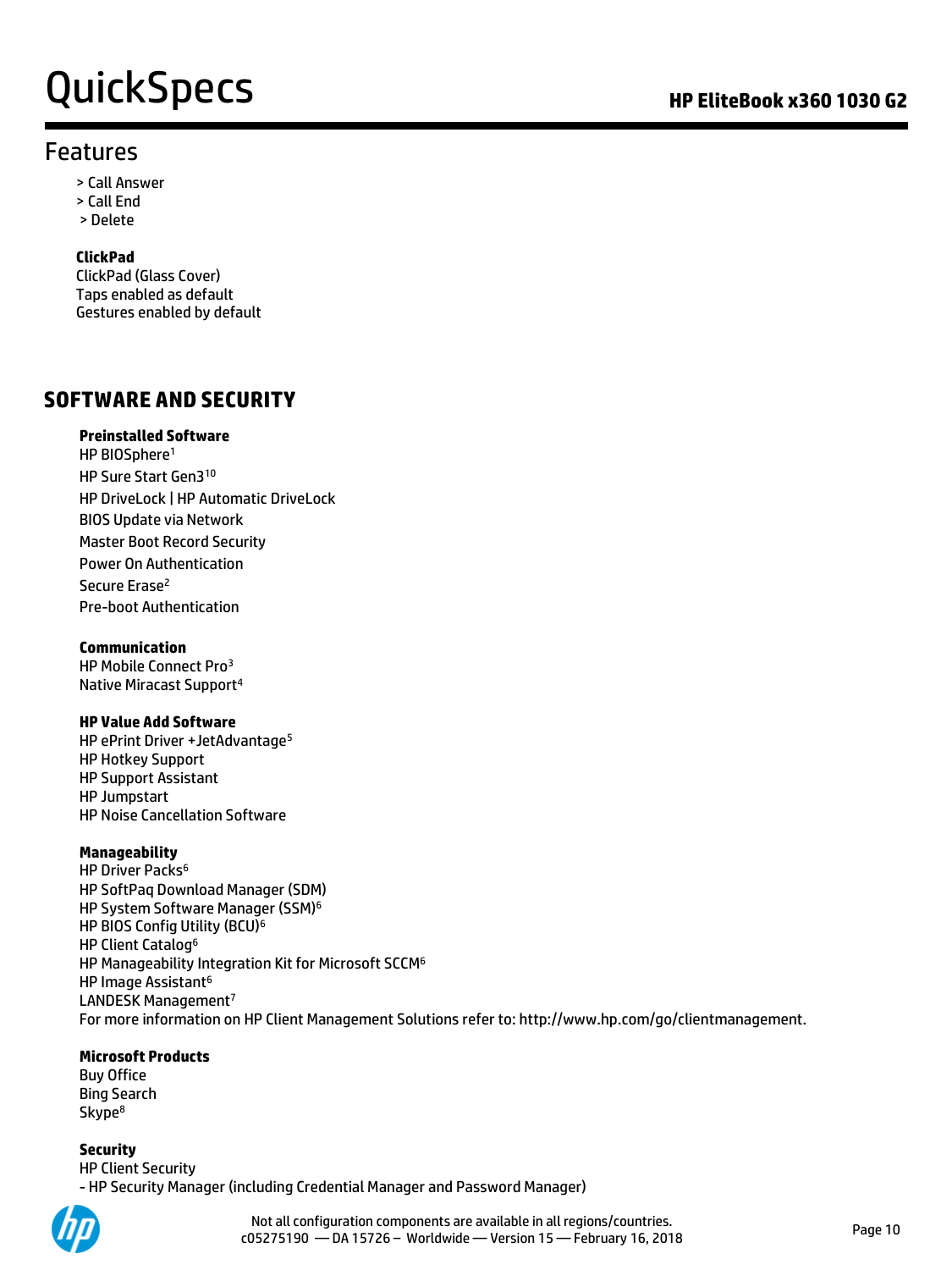# QuickSpecs **Manual Accord Contract Contract Contract Contract Contract Contract Contract Contract Contract Contract Contract Contract Contract Contract Contract Contract Contract Contract Contract Contract Contract Contrac**

## Features

- HP Drive Lock
- HP Touch Fingerprint Sensor
- HP Password Manager

- Absolute Persistence Module<sup>9</sup> - Power On Authentication Microsoft Defender TPM 1.2/2.0 Security lock slot<sup>11</sup> Smart Card Reader Supports IR "Hello" facial recognition via Windows 10

### 1. Available only on business PCs with HP BIOS.

2. For the methods outlined in the National Institute of Standards and Technology Special Publication 800-88. 3. HP Mobile Connect is only available on preconfigured devices with WWAN. For geographic availability refer to www.hp.com/go/mobileconnect

4. Miracast is a wireless technology your PC can use to project your screen to TVs, projectors, and streaming media players that also support Miracast. You can use Miracast to share what you're doing on your PC and present a slide show. For more information: http://windows.microsoft.com/en-us/windows-8/project-wireless-screen-miracast

5. Requires an Internet connection to HP web-enabled printer and HP ePrint account registration (for a list of eligible printers, supported documents and image types and other HP ePrint details, see www.hp.com/go/eprintcenter). Requires optional broadband module. Broadband use requires separately purchased service contract. Check with service provider for coverage and availability in your area. Separately purchased data plans or usage fees may apply. Print times and connection speeds may vary.

6. Not preinstalled, however available for download at<http://www.hp.com/go/clientmanagement>

7. Subscription required.

8. Skype is not offered in China.

9. Absolute agent is shipped turned off, and will be activated when customers activate a purchased subscription. Subscriptions can be purchased for terms ranging multiple years. Service is limited, check with Absolute for availability outside the U.S. The Absolute Recovery Guarantee is a limited warranty. Certain conditions apply. For full details visit: https://www.absolute.com/en/about/legal/agreements/absolute. Data Delete is an optional service provided by Absolute Software. If utilized, the Recovery Guarantee is null and void. In order to use the Data Delete service, customers must first sign a Pre-Authorization Agreement and either obtain a PIN or purchase one or more RSA SecurID tokens from Absolute Software.

10. Available on HP EliteBook products equipped with Intel® 7th generation processors

11. Cable not included.

### **POWER**

#### **Power Supply<sup>1</sup>**

HP 65W Smart AC adapter HP 65W EM Smart AC adapter HP 65W Smart USB Type-C™ AC adapter

### 1. Availability may vary by country.

#### **Primary Battery**

HP Long Life 3 cell, 57 Wh Li-on polymer Supports battery fast charge

**NOTE:** Battery is internal and not replaceable by customer.

**Power Cord** TBD

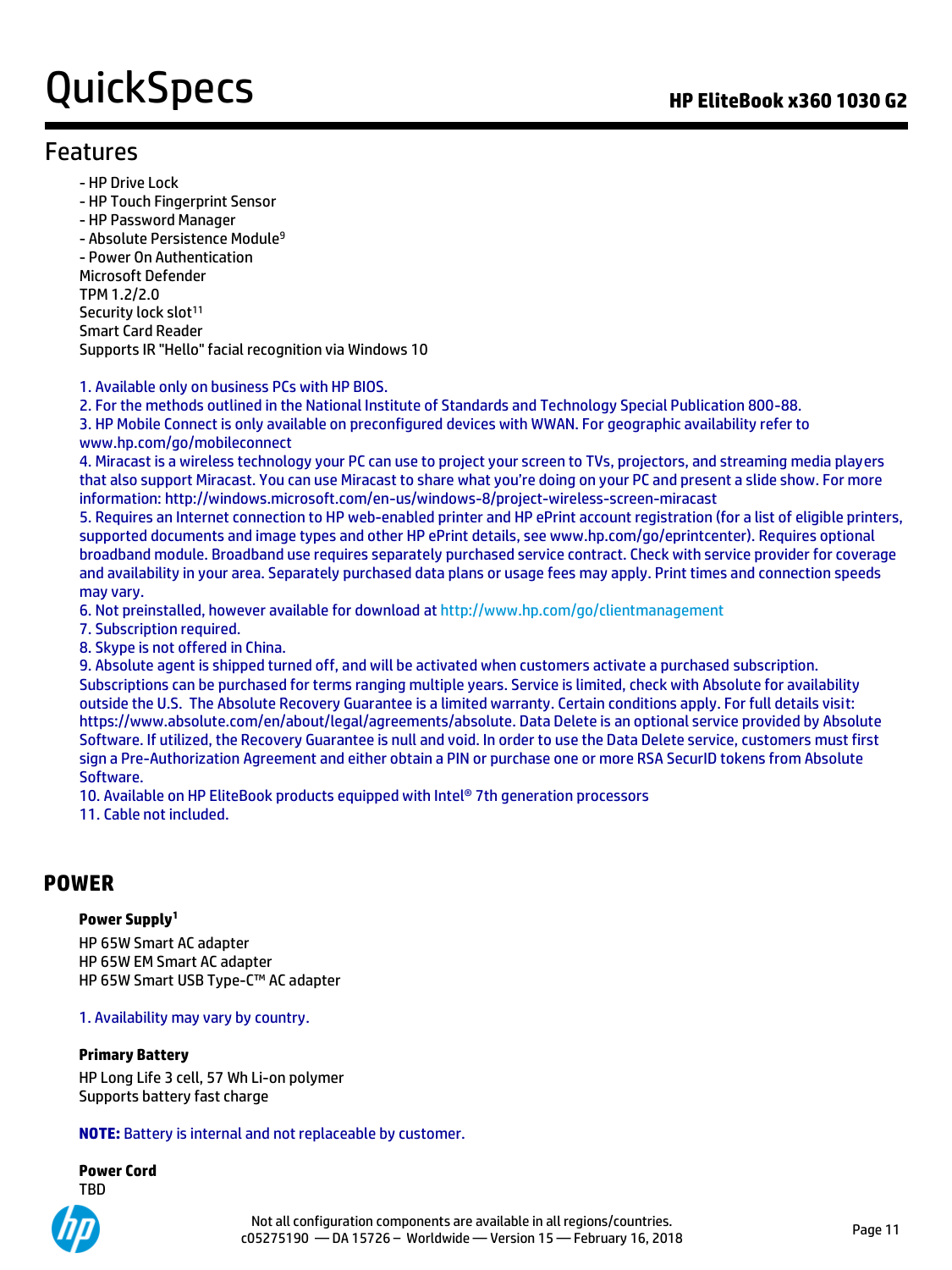# QuickSpecs **Call Accord Contract Contract Contract Contract Contract Contract Contract Contract Contract Contract Contract Contract Contract Contract Contract Contract Contract Contract Contract Contract Contract Contract**

## Features

#### **Battery life<sup>1</sup>**

Up to 16 hours 30 minutes (FHD) Up to 9 hours 30 minutes (UHD)

1. Windows 10 MM14 battery life will vary depending on various factors including product model, configuration, loaded applications, features, use, wireless functionality, and power management settings. The maximum capacity of the battery will naturally decrease with time and usage. See www.bapco.com for additional details

**System Standby Time** 250 hours

### **WEIGHTS & DIMENSIONS**

**Weight<sup>1</sup>** Weight starting at 2.82 lbs (1.28 kg)

1. Weight varies by configuration and components.

**Dimensions** (w x d x h) 31.69 x 21.85 x 1.49 cm 12.48 x 8.6 x .59 in

### **PORTS/SLOTS**

#### **Ports**

1 USB Type-C™ with Thunderbolt™ 2 USB 3.1 Gen 1 (1 charging) 1 HDMI 1.4 1 external micro SIM 1 AC power 1 Headphone/microphone combo jack

**Slots** Micro-SD Card Reader Smart Card Reader

**NOTE:** All cables are sold separately.

### **SERVICE AND SUPPORT**

HP Services offers 3-year and 1-year limited warranties and 90 day software limited warranty options depending on country. Batteries have a default one year limited warranty. On-site service and extended coverage is also available. HP Care Pack

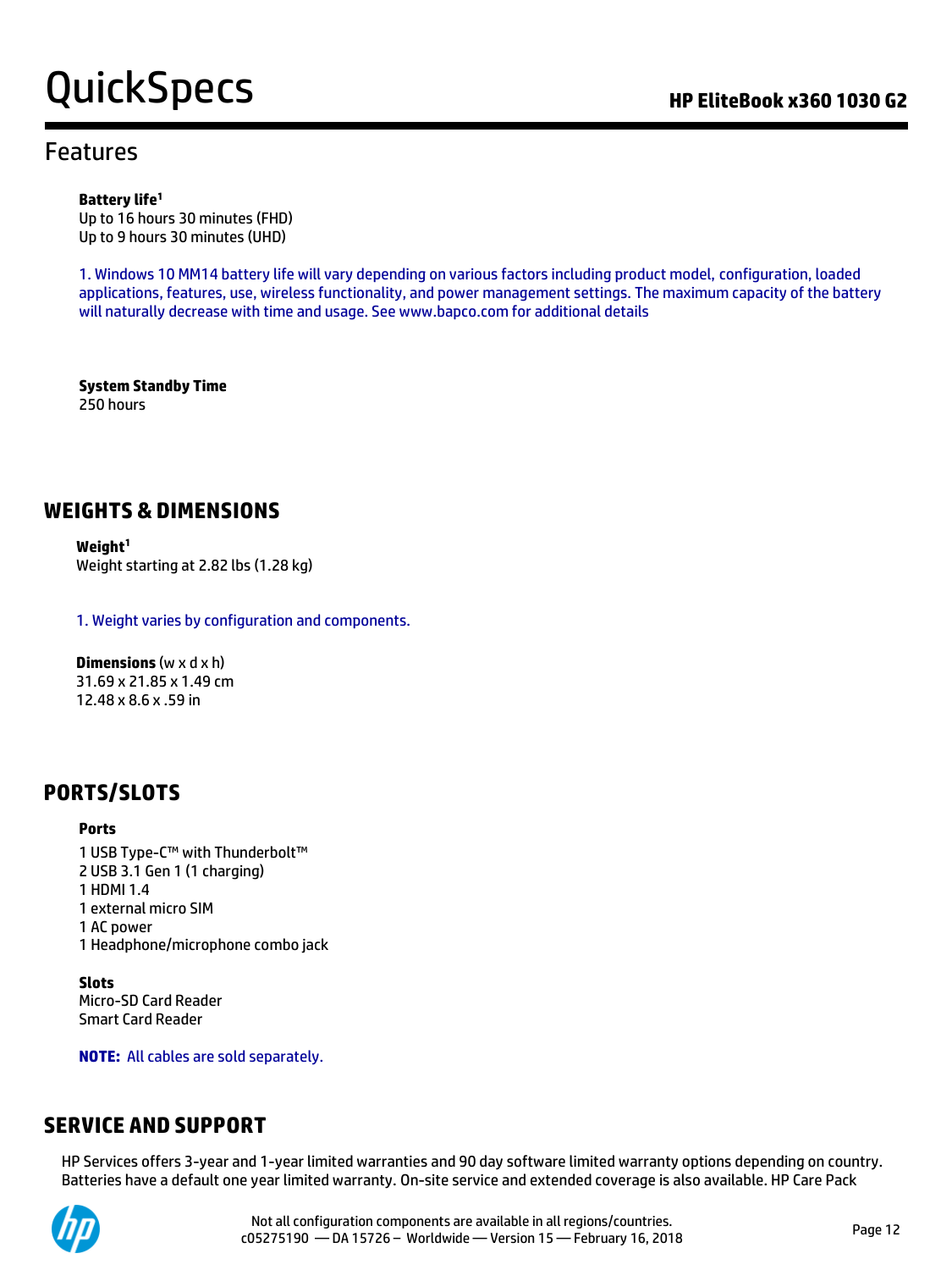## Features

Services are optional extended service contracts that go beyond the standard limited warranties. To choose the right level of service for your HP product, use the HP Care Pack Services Lookup Tool at[: http://www.hp.com/go/cpc.](http://www.hp.com/go/cpc)

- 1. Sold separately or as an optional feature.
- 2. Service levels and response times for HP Care Packs may vary depending on your geographic location. Service starts on date of hardware purchase. Restrictions and limitations apply. HP services are governed by the applicable HP terms and conditions of service provided or indicated to Customer at the time of purchase. Customer may have additional statutory rights according to applicable local laws, and such rights are not in any way affected by the HP terms and conditions of service or the HP Limited Warranty provided with your HP Product. To choose the right level of service for your HP product, use the HP Care Pack Services Lookup Tool at: http://www.hp.com/go/cpc.

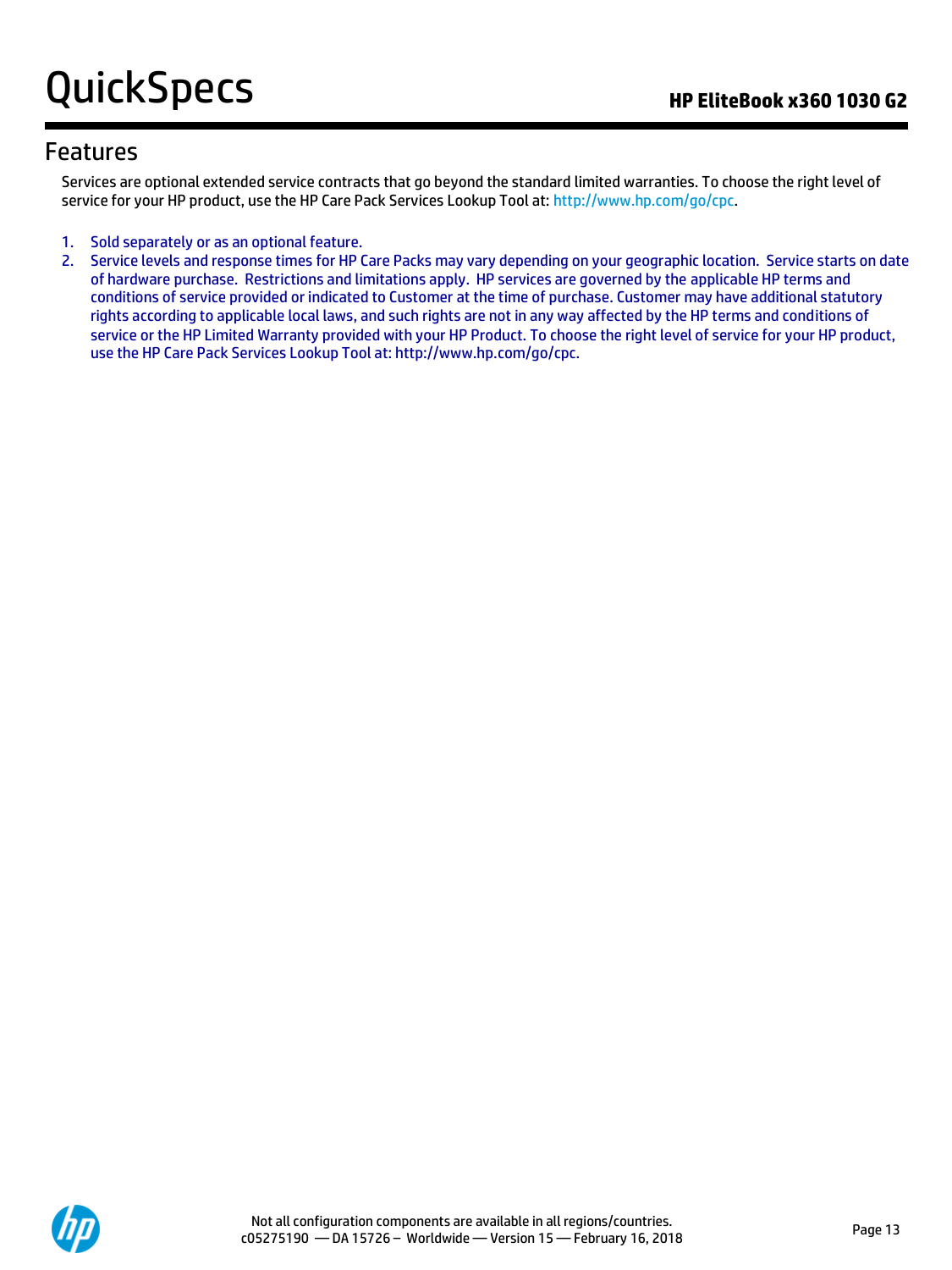# QuickSpecs **Manufact Specs COMPOS COMPOSE AND THE ELITEBOOK X360 1030 G2**

## Technical Specifications **DISPLAYS**

**Note:** All specifications represent the typical specifications provided by HP's component manufacturers; actual performance may vary either higher or lower.

| 33.8 cm (13.3") diagonal Outline Dimensions<br><b>FHD UWVA ultra slim</b> | $(W \times H \times D)$                              | 300.56 x 187.57 (max.) x2.2 (max) mm  |                   |  |
|---------------------------------------------------------------------------|------------------------------------------------------|---------------------------------------|-------------------|--|
| touch screen (1920 x<br>1080) with Corning <sup>®</sup>                   | <b>Active Area</b>                                   | 293.76 x 165.24 mm                    |                   |  |
| Gorilla <sup>®</sup> Glass                                                | Weight                                               | 160g max.                             |                   |  |
|                                                                           | <b>Diagonal Size</b>                                 | 13.3"                                 |                   |  |
|                                                                           | <b>Surface Treatment</b>                             | BV                                    |                   |  |
|                                                                           | <b>Touch enabled</b>                                 | Yes                                   |                   |  |
|                                                                           | <b>Contrast Ratio</b>                                | 800:1 (typ - BV)                      |                   |  |
|                                                                           | <b>Refresh Rate</b>                                  | 60Hz                                  |                   |  |
|                                                                           | <b>Brightness</b>                                    | 300 nit typ (Panel Only)              |                   |  |
|                                                                           | <b>Pixel Resolution</b>                              | <b>Format</b>                         | 1920 x 1080 (FHD) |  |
|                                                                           |                                                      | <b>Configuration</b>                  | <b>RGB</b>        |  |
|                                                                           | <b>Color Gamut Coverage</b>                          | 72%                                   |                   |  |
|                                                                           | <b>Interface</b>                                     | eDP 1.3 w/ PSR                        |                   |  |
|                                                                           | <b>LCD Mode</b>                                      | <b>IPS/FFS/AHVA</b>                   |                   |  |
|                                                                           | <b>PPI</b>                                           | 166                                   |                   |  |
|                                                                           | <b>Viewing Angle</b>                                 | UWVA 85/85/85/85                      |                   |  |
|                                                                           |                                                      |                                       |                   |  |
| 33.8 cm (13.3") diagonal<br><b>UHD UWVA ultra slim</b>                    | <b>Outline Dimensions</b><br>$(W \times H \times D)$ | 299.76 x 187.17 (max.) x 2.2(max.) mm |                   |  |
| touch screen (3840 x<br>2160) with Corning <sup>®</sup>                   | <b>Active Area</b>                                   | 293.76 x 165.24 mm                    |                   |  |
| Gorilla <sup>®</sup> Glass                                                | Weight                                               | 190g max. (TBD)                       |                   |  |
|                                                                           | <b>Diagonal Size</b>                                 | 13.3"                                 |                   |  |
|                                                                           | <b>Surface Treatment</b>                             | BV                                    |                   |  |
|                                                                           | <b>Touch enabled</b>                                 | Yes                                   |                   |  |
|                                                                           | <b>Contrast Ratio</b>                                | 1400:1 (typ) - BV                     |                   |  |
|                                                                           | Refresh Rate                                         | 60Hz                                  |                   |  |
|                                                                           | <b>Brightness</b>                                    | 340nits typ (Panel Only)              |                   |  |
|                                                                           | <b>Pixel Resolution</b>                              | <b>Format</b>                         | 3840 x 2160 (UHD) |  |
|                                                                           |                                                      | <b>Configuration</b>                  | <b>RGB</b>        |  |
|                                                                           | <b>Color Gamut Coverage</b>                          | 72%                                   |                   |  |
|                                                                           | <b>Interface</b>                                     | eDP 1.3 PSR                           |                   |  |
|                                                                           | <b>LCD Mode</b>                                      | <b>IPS/FFS/AHVA</b>                   |                   |  |
|                                                                           | <b>PPI</b>                                           | 331                                   |                   |  |
|                                                                           | <b>Viewing Angle</b>                                 | UWVA 85/85/85/85                      |                   |  |

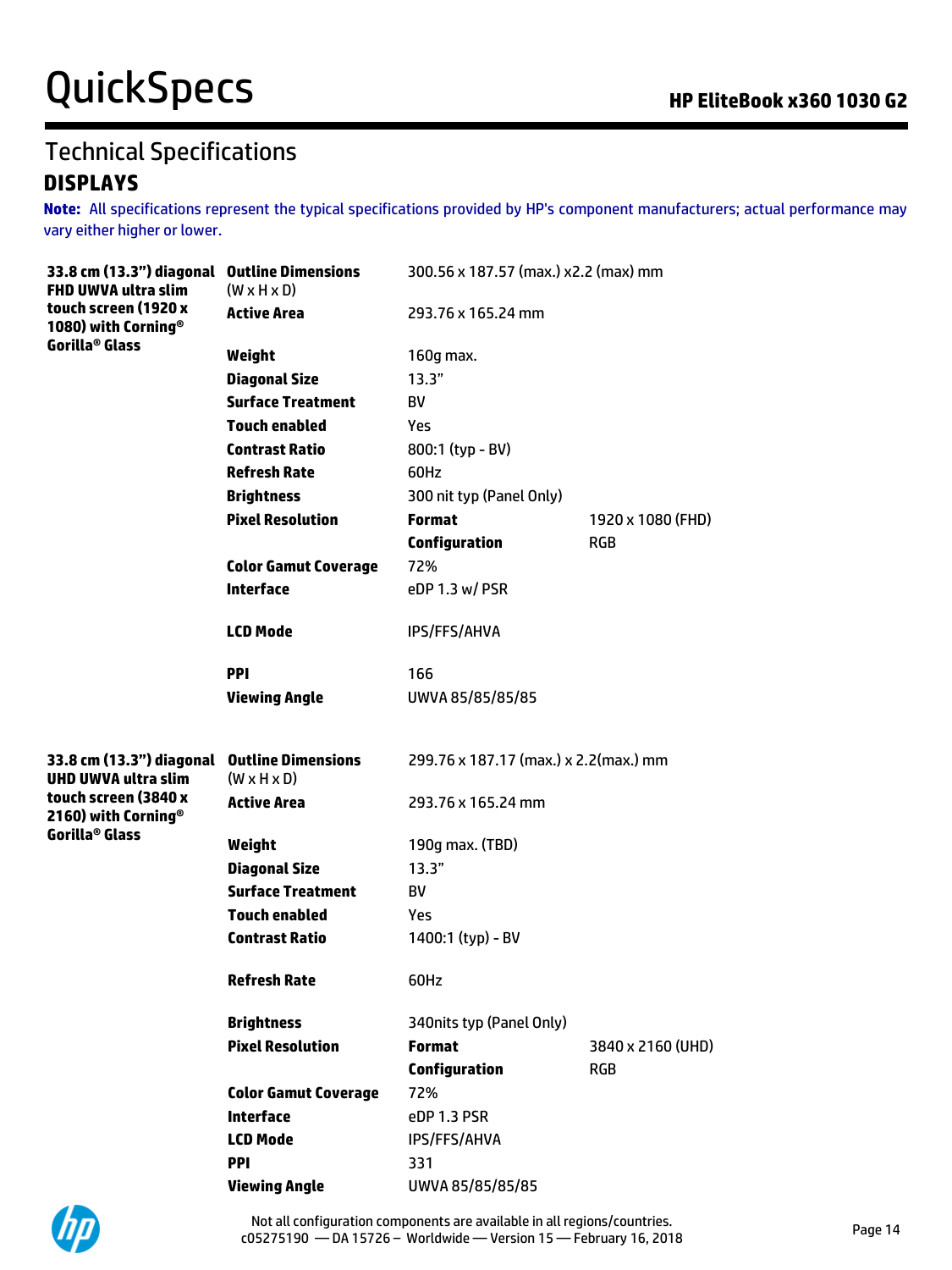# Technical Specifications

### **STORAGE AND DRIVES**

| 128 GB SATA-3 Value                                      | <b>Drive Weight</b>          | 0.01 lb $(6 g) \sim 0.02$ lb $(10 g)$          |                                      |  |  |
|----------------------------------------------------------|------------------------------|------------------------------------------------|--------------------------------------|--|--|
| <b>Solid State Drive</b>                                 | Capacity                     | 128 GB                                         |                                      |  |  |
|                                                          | <b>Height</b>                | $0.09$ in $(2.3$ mm)                           |                                      |  |  |
|                                                          | Width                        | $0.87$ in (22 mm)                              |                                      |  |  |
|                                                          | Interface                    | ATA-8, SATA 3.0                                |                                      |  |  |
|                                                          | Performance                  | <b>Sequential Read (Up to MB/s)</b>            | <b>Sequential Write (Up to MB/s)</b> |  |  |
|                                                          |                              | 515-535 MB/s                                   | 136-515 MB/s                         |  |  |
|                                                          | <b>Logical Blocks</b>        | 250,069,680                                    |                                      |  |  |
|                                                          | <b>Operating Temperature</b> | 32° to 158°F (0° to 70°C) [ambient temp]       |                                      |  |  |
|                                                          | <b>Features</b>              | DIPM; TRIM; DEVSLP                             |                                      |  |  |
|                                                          |                              |                                                |                                      |  |  |
| 256 GB SATA-3 TLC Self-<br><b>Encrypting Solid State</b> | <b>Drive Weight</b>          | M.2 2280                                       |                                      |  |  |
| <b>Drive (Opal 2)</b>                                    | <b>Capacity</b>              | 256 GB                                         |                                      |  |  |
|                                                          | <b>Height</b>                | $0.09$ in $(2.3$ mm)                           |                                      |  |  |
|                                                          | <b>Width</b>                 | 0.87 in (22 mm)                                |                                      |  |  |
|                                                          | Interface                    | ATA-8, SATA 3.0                                |                                      |  |  |
|                                                          | Performance                  | <b>Sequential Read (Up to MB/s)</b>            | <b>Sequential Write (Up to MB/s)</b> |  |  |
|                                                          |                              | 515-530 MB/s                                   | 490-515 MB/s                         |  |  |
|                                                          | <b>Logical Blocks</b>        | 500,118,192                                    |                                      |  |  |
|                                                          | <b>Operating Temperature</b> | 32° to 158°F (0° to 70°C) [ambient temp]       |                                      |  |  |
|                                                          | <b>Features</b>              | ATA Security; TCG Opal 2.0; DIPM; TRIM; DEVSLP |                                      |  |  |
|                                                          |                              |                                                |                                      |  |  |
| 256 GB PCIe Gen3x4                                       | <b>Drive Weight</b>          | M.2 2280                                       |                                      |  |  |
| <b>NVMe TLC Solid State</b><br><b>Drive</b>              | <b>Capacity</b>              | 256 GB                                         |                                      |  |  |
|                                                          | <b>Height</b>                | $0.09$ in $(2.3$ mm)                           |                                      |  |  |
|                                                          | Width                        | $0.87$ in (22 mm)                              |                                      |  |  |
|                                                          | Interface                    | PCIe NVMe Gen3X4                               |                                      |  |  |
|                                                          | <b>Performance</b>           | <b>Sequential Read (Up to MB/s)</b>            | <b>Sequential Write (Up to MB/s)</b> |  |  |
|                                                          |                              | 1800-2600 MB/s                                 | 600-900 MB/s                         |  |  |
|                                                          | <b>Logical Blocks</b>        | 500,118,192                                    |                                      |  |  |
|                                                          | <b>Operating Temperature</b> | 32° to 158°F (0° to 70°C) [ambient temp]       |                                      |  |  |
|                                                          | <b>Features</b>              | ATA Security (Option); TRIM; L1.2              |                                      |  |  |

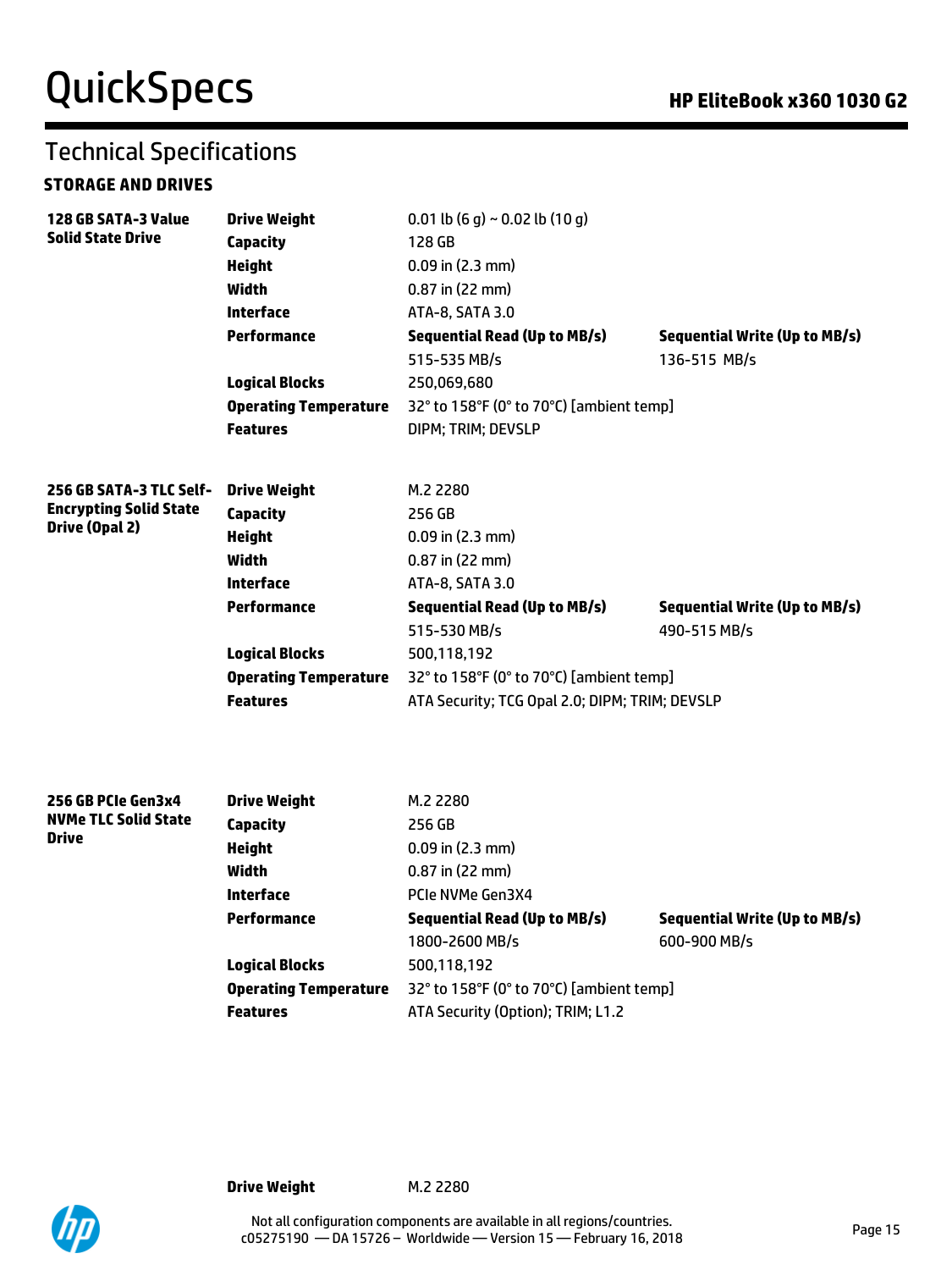# QuickSpecs **Manual Contract Contract Contract Contract Contract Contract Contract Contract Contract Contract Contract Contract Contract Contract Contract Contract Contract Contract Contract Contract Contract Contract Contr**

# Technical Specifications

|                                                    | Capacity                     | 512 GB                                               |                                      |  |  |  |
|----------------------------------------------------|------------------------------|------------------------------------------------------|--------------------------------------|--|--|--|
|                                                    | <b>Height</b>                | $0.09$ in $(2.3$ mm)                                 |                                      |  |  |  |
|                                                    | Width                        | $0.87$ in (22 mm)                                    |                                      |  |  |  |
| 512 GB PCIe Gen3x4                                 | Interface                    | PCIe NVMe Gen3X4                                     |                                      |  |  |  |
| <b>NVMe TLC Solid State</b>                        | Performance                  | <b>Sequential Read (Up to MB/s)</b>                  | <b>Sequential Write (Up to MB/s)</b> |  |  |  |
| <b>Drive</b>                                       |                              | 1580-2600 MB/s                                       | 300-1400 MB/s                        |  |  |  |
|                                                    | <b>Logical Blocks</b>        | 1,000,215,216                                        |                                      |  |  |  |
|                                                    | <b>Operating Temperature</b> | 32° to 158°F (0° to 70°C) [ambient temp]             |                                      |  |  |  |
|                                                    | <b>Features</b>              | ATA Security (Option); TRIM; L1.2                    |                                      |  |  |  |
| 360 GB SATA-3 TLC Solid                            | <b>Drive Weight</b>          | $0.02$ lb $(10q)$                                    |                                      |  |  |  |
| <b>State Drive</b>                                 | <b>Capacity</b>              | 360 GB                                               |                                      |  |  |  |
|                                                    | <b>Height</b>                | $0.09$ in $(2.3$ mm)                                 |                                      |  |  |  |
|                                                    | <b>Width</b>                 | $0.87$ in (22 mm)                                    |                                      |  |  |  |
|                                                    | Interface                    | PCIe NVMe Gen3X4                                     |                                      |  |  |  |
|                                                    | Performance                  | <b>Sequential Read (Up to MB/s)</b>                  | <b>Sequential Write (Up to MB/s)</b> |  |  |  |
|                                                    |                              | Up to 1,700 MB/s                                     | Up to 600 MB/s                       |  |  |  |
|                                                    | <b>Logical Blocks</b>        | 703,282,608                                          |                                      |  |  |  |
|                                                    | <b>Operating Temperature</b> | 32° to 158°F (0° to 70°C) [ambient temp]             |                                      |  |  |  |
|                                                    | <b>Features</b>              | ATA Security; TRIM; L1.2                             |                                      |  |  |  |
|                                                    |                              |                                                      |                                      |  |  |  |
| 512 GB SATA-3 TLS FIPS<br><b>Solid State Drive</b> | <b>Drive Weight</b>          | $0.02$ lb $(10q)$<br>512G GB                         |                                      |  |  |  |
|                                                    | <b>Capacity</b>              | $0.09$ in $(2.3$ mm)                                 |                                      |  |  |  |
|                                                    | <b>Height</b><br>Width       | 0.87 in (22 mm)                                      |                                      |  |  |  |
|                                                    | Interface                    | ACS-3, SATA 3.2                                      |                                      |  |  |  |
|                                                    | <b>Performance</b>           |                                                      |                                      |  |  |  |
|                                                    |                              | <b>Sequential Read (Up to MB/s)</b>                  | <b>Sequential Write (Up to MB/s)</b> |  |  |  |
|                                                    |                              | Up To 530 MB/s                                       | Up To 400 MB/s                       |  |  |  |
|                                                    | <b>Logical Blocks</b>        | 1,000,215,216                                        |                                      |  |  |  |
|                                                    | <b>Operating Temperature</b> | 32° to 158°F (0° to 70°C) [ambient temp]             |                                      |  |  |  |
|                                                    | <b>Features</b>              | ATA Security; TCG Opal 2.0; FIPS; DIPM; TRIM; DEVSLP |                                      |  |  |  |

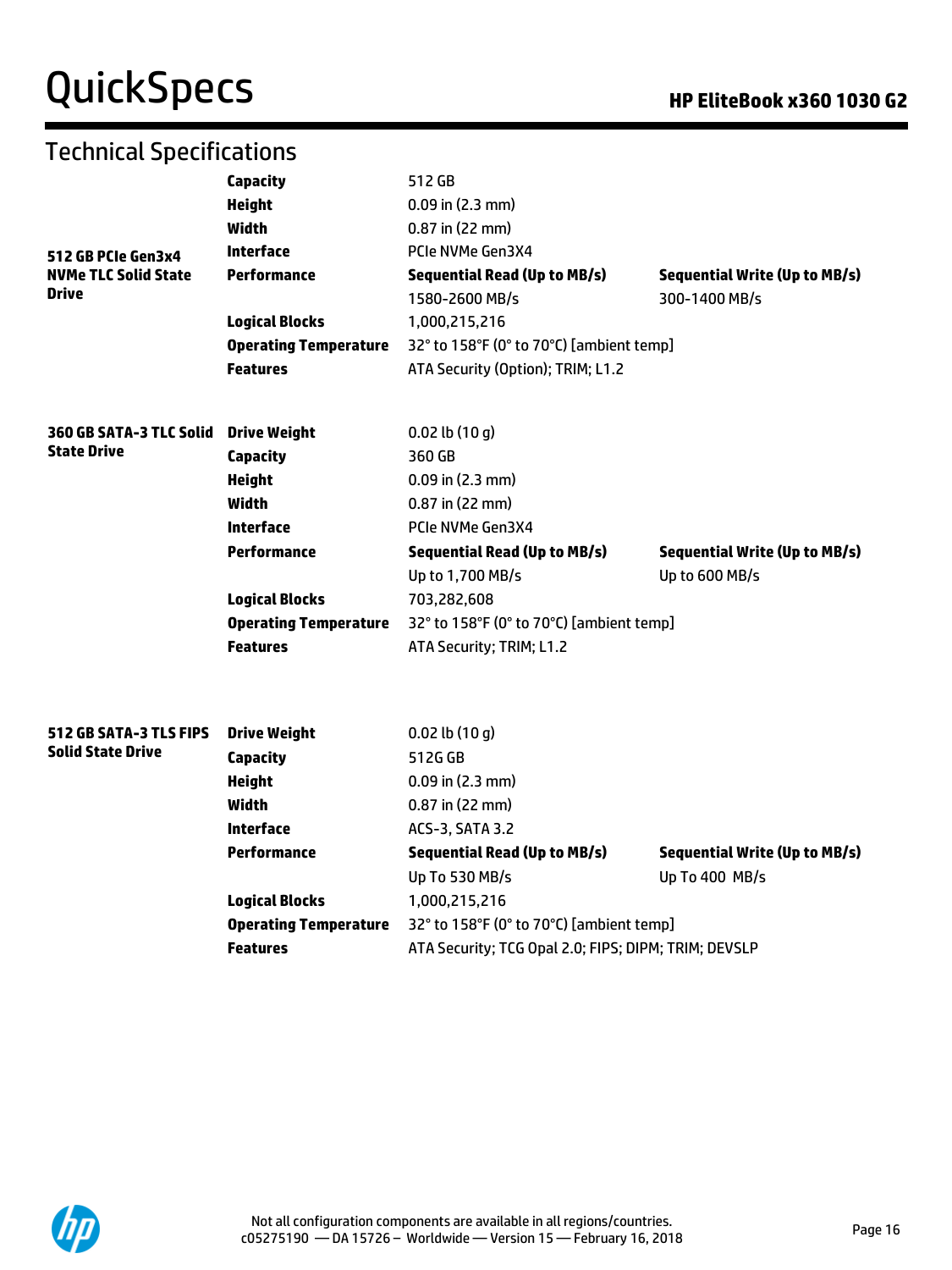# QuickSpecs **Manufacture Contract Contract Contract Contract Contract Contract Contract Contract Contract Contract Contract Contract Contract Contract Contract Contract Contract Contract Contract Contract Contract Contract**

## Technical Specifications **NETWORKING/COMMUNICATIONS**

|                                   | HP lt4132 LTE/HSPA+ 4G Mobile Broadband Module                                                                |  |
|-----------------------------------|---------------------------------------------------------------------------------------------------------------|--|
| <b>Technology/Operating bands</b> | LTE: 2100 (Band 1), 1900 (Band 2), 1800 (Band 3) MHz,                                                         |  |
|                                   | 850 (Band 5), 2600 (Band 7), 900 (Band 8) MHz,                                                                |  |
|                                   | 800 (Band 20), 700 (Band 28) MHz.                                                                             |  |
|                                   | HSPA+: 2100 (Band 1), 1900 (Band 2), 850 (Band 5), 900 (Band 8) MHz                                           |  |
|                                   | E-GPRS: 1900 (Band 2), 1800 (Band 3), 850 (Band 5), 900 (Band 8) MHz                                          |  |
| Wireless protocol standards       | 3GPP Release 10 LTE Specification CAT.4, 20MHz BW<br>WCDMA R99, 3GPP Release 5, 6, 7 and 8 UMTS Specification |  |
|                                   | E-GPRS: Class B, Multi-slot class 12, coding schemes CS1 - CS4                                                |  |
|                                   | and MSC1 - MSC9                                                                                               |  |
| <b>GPS</b>                        | Standalone, A-GPS (MS-B and LTO)                                                                              |  |
| <b>GPS bands</b>                  | 1575.42 MHz ± 1.023 MHz, GLONASS 1596-1607MHz                                                                 |  |
| <b>Maximum data rates</b>         | LTE: 150 Mbps (Download), 50 Mbps (Upload)                                                                    |  |
|                                   | DC-HSPA+: 42 Mbps (Download), 5.76 Mbps (Upload)                                                              |  |
|                                   | HSPA+: 21Mbps (Download), 5.76 Mbps (Upload)                                                                  |  |
|                                   | EDGE: 236.8 kbps (Download), 236.8 kbps (Upload)                                                              |  |
|                                   | GPRS: 85.6 kbps(Download), 85.6 kbps (Upload)                                                                 |  |
| <b>Maximum output power</b>       | LTE: 23 dBm                                                                                                   |  |
|                                   | HSPA+: 23.5 dBm                                                                                               |  |
|                                   | E-GPRS 1900/1800: 26 dBm                                                                                      |  |
|                                   | E-GPRS 900/850: 27 dBm                                                                                        |  |
|                                   | GPRS 1900/1800: 29.5 dBm                                                                                      |  |
|                                   | GPRS 900/850: 32.5 dBm                                                                                        |  |
|                                   | Maximum power consumption LTE: 1,200 mA (peak); 900 mA (average)                                              |  |
|                                   | HSPA+: 1,100 mA (peak); 800 mA (average)                                                                      |  |
|                                   | E-GPRS: 2,600 mA (peak); 500 mA (average)                                                                     |  |

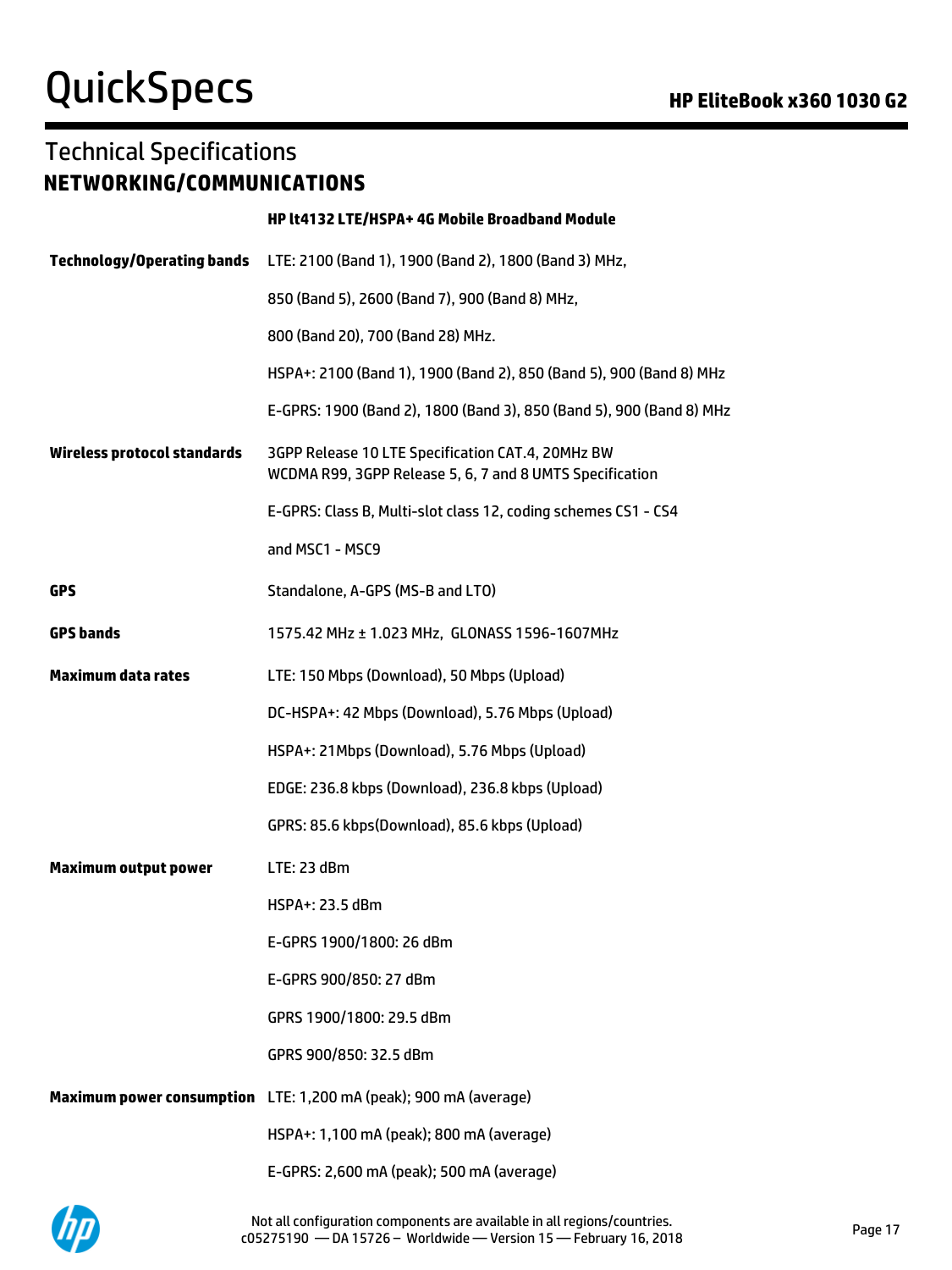# QuickSpecs **Call Accord Contract Contract Contract Contract Contract Contract Contract Contract Contract Contract Contract Contract Contract Contract Contract Contract Contract Contract Contract Contract Contract Contract**

## Technical Specifications

| <b>Form Factor</b>                                | M.2, 3042-S3 Key B |
|---------------------------------------------------|--------------------|
| Weight                                            | 6 a                |
| <b>Dimensions</b><br>(Length x Width x Thickness) | 42 x 30 x 2.3 mm   |

\* Mobile Broadband is an optional feature. Connection requires wireless data service contract, network support, and is not available in all areas. Contact service provider to determine the coverage area and availability. Connection speeds will vary due to location, environment, network conditions, and other factors. 4G LTE not available on all products or in all countries.

**HP hs3210 HSPA+ Mobile Broadband Module\***

| <b>Technology/Operating bands</b>                 | HSPA+: 2100 (Band1), 1900 (Band 2), 850 (Band 5), 900 (Band 8) MHz<br>E-GPRS: 1900 (Band 2), 1800 (Band 3), 850 MHz (Band 5), 900 (Band 8) MHz |
|---------------------------------------------------|------------------------------------------------------------------------------------------------------------------------------------------------|
| Wireless protocol standards                       | WCDMA R99, 3GPP Release 5, 6 and 7 UMTS Specification                                                                                          |
|                                                   | E-GPRS: Class B, Multi-slot class 33, coding schemes CS1 - CS4 and MSC1 - MSC9                                                                 |
| <b>Maximum data rates</b>                         | HSPA+: 21.6 Mbps (Download), 5.76 Mbps (Upload)                                                                                                |
|                                                   | E-GPRS: 296 kbps (Download), 236.8 kbps (Upload)<br>GPRS: 107 kbps (Download), 85.6 kbps (Upload)                                              |
| <b>Maximum output power</b>                       | $HSPA+: 24$ dBm<br>E-GPRS 1800/1900: 26 dBm<br>E-GPRS 850/900: 27 dBm<br>GPRS 1800/1900: 30 dBm<br>GPRS 850/900: 33 dBm                        |
| <b>Maximum power consumption</b>                  | HSPA+: 1,100 mA (peak); 800 mA (average)                                                                                                       |
|                                                   | E-GPRS: 2,800 mA (peak); 700 mA (average)                                                                                                      |
| <b>Form Factor</b>                                | M.2, 2242-S3 Key B                                                                                                                             |
| Weight                                            | 6g                                                                                                                                             |
| <b>Dimensions</b><br>(Length x Width x Thickness) | $1.65 \times 8.66 \times 0.09$ in (42 x 22 x 2.38 mm)                                                                                          |

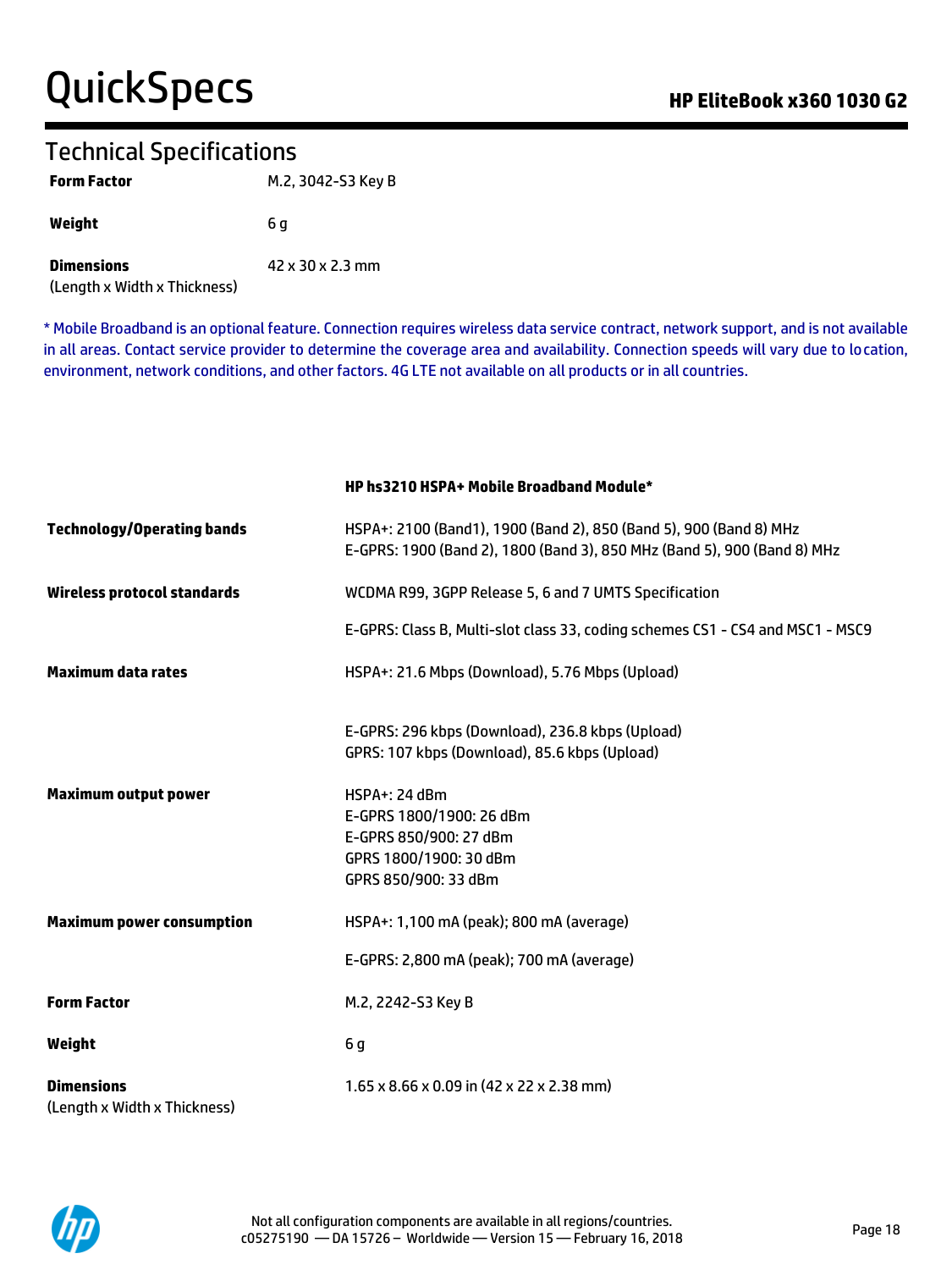# Technical Specifications

\* Mobile Broadband is an optional feature. Connection requires wireless data service contract, network support, and is not available in all areas. Contact service provider to determine the coverage area and availability. Connection speeds will vary due to location, environment, network conditions, and other factors.

### **Intel® Dual Band 802. 11a/b/g/n/ac (2x2) and Bluetooth® 4.2 Combo**

| Wireless LAN Standards                 | IEEE 802.11a                                                                                                                                                                                                                                                                                                                                                                                                                                                                                                                                  |
|----------------------------------------|-----------------------------------------------------------------------------------------------------------------------------------------------------------------------------------------------------------------------------------------------------------------------------------------------------------------------------------------------------------------------------------------------------------------------------------------------------------------------------------------------------------------------------------------------|
|                                        | IEEE 802.11b<br>IEEE 802.11g                                                                                                                                                                                                                                                                                                                                                                                                                                                                                                                  |
|                                        | IEEE 802.11n                                                                                                                                                                                                                                                                                                                                                                                                                                                                                                                                  |
|                                        | <b>IEEE 802.11ac</b>                                                                                                                                                                                                                                                                                                                                                                                                                                                                                                                          |
| <b>Interoperability</b>                | Wi-Fi certified                                                                                                                                                                                                                                                                                                                                                                                                                                                                                                                               |
| <b>Frequency Band</b>                  | 802.11b/g/n                                                                                                                                                                                                                                                                                                                                                                                                                                                                                                                                   |
|                                        | $2.402 - 2.482$ GHz<br>$\bullet$<br>Note: The FCC has declared as of January 1, 2015 products that<br>utilize passive scanning on channel 12/13 and are capable of<br>transmitting must fully comply with requirements of 15.247 or<br>otherwise disable those channels.                                                                                                                                                                                                                                                                      |
|                                        | 802.11a/n                                                                                                                                                                                                                                                                                                                                                                                                                                                                                                                                     |
| <b>Data Rates</b><br><b>Modulation</b> | 4.9 – 4.95 GHz (Japan)<br>$\bullet$<br>$-5.15 - 5.25$ GHz<br>$5.25 - 5.35$ GHz<br>$\bullet$<br>$-5.47 - 5.725$ GHz<br>$5.825 - 5.850$ GHz<br>Note: Indonesia no support this band)<br>802.11b: 1, 2, 5.5, 11 Mbps<br>$\bullet$<br>802.11g: 6, 9, 12, 18, 24, 36, 48, 54 Mbps<br>$\bullet$<br>802.11a: 6, 9, 12, 18, 24, 36, 48, 54 Mbps<br>$\bullet$<br>802.11n: MCS 0 ~ MCS 15, (20MHz, and 40MHz)<br>$\bullet$<br>802.11ac: MCS0 ~ MCS9, (1SS, and 2SS) (20MHz, 40MHz,<br>$\bullet$<br>and 80MHz)<br><b>Direct Sequence Spread Spectrum</b> |
|                                        | BPSK, QPSK, CCK, 16-QAM, 64-QAM, 256-QAM                                                                                                                                                                                                                                                                                                                                                                                                                                                                                                      |
| Security <sup>1</sup>                  | IEEE and WiFi compliant 64 / 128 bit WEP encryption for a/b/g<br>٠<br>mode only<br>AES-CCMP: 128 bit in hardware<br>٠<br>802.1x authentication<br>$\bullet$<br>WPA, WPA2: 802.1x. WPA-PSK, WPA2-PSK, TKIP, and AES.<br>$\bullet$<br><b>WPA2</b> certification<br>$\bullet$                                                                                                                                                                                                                                                                    |

• IEEE 802.11i

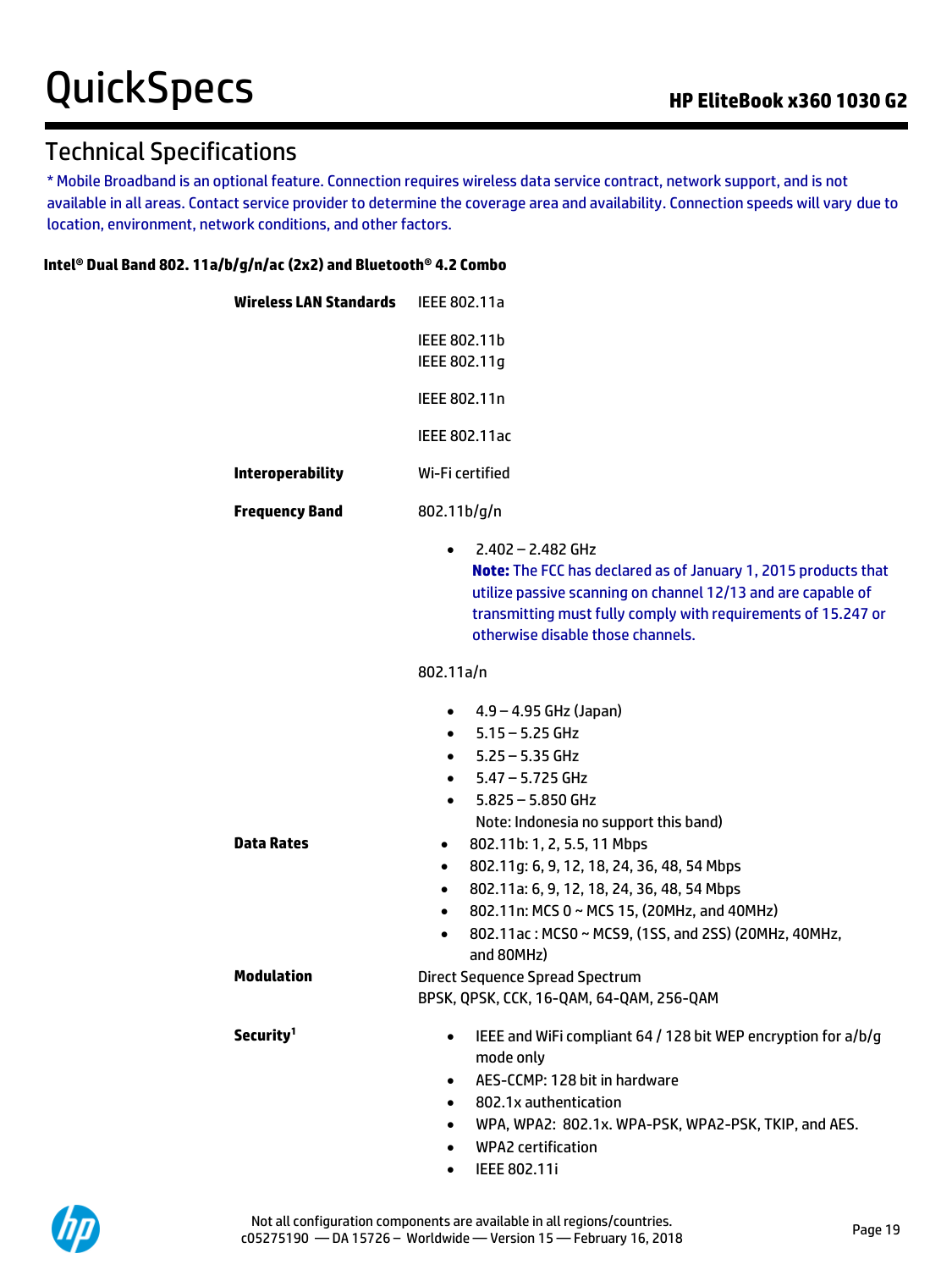# QuickSpecs **Manual Contract Contract Contract Contract Contract Contract Contract Contract Contract Contract Contract Contract Contract Contract Contract Contract Contract Contract Contract Contract Contract Contract Contr**

# Technical Specifications

| <b>Network Architecture</b>             | Cisco Certified Extensions, all versions through CCX4 and CCX<br>٠<br>Lite<br><b>WAPI</b><br>Ad-hoc (Peer to Peer)                                                                                                                                                                                                                   |
|-----------------------------------------|--------------------------------------------------------------------------------------------------------------------------------------------------------------------------------------------------------------------------------------------------------------------------------------------------------------------------------------|
| <b>Models</b>                           | Infrastructure (Access Point Required)                                                                                                                                                                                                                                                                                               |
| Roaming                                 | IEEE 802.11 compliant roaming between access points                                                                                                                                                                                                                                                                                  |
| Output Power <sup>2</sup>               | 802.11b: +16dBm minimum<br>$\bullet$<br>802.11g: +14dBm minimum<br>$\bullet$<br>802.11a: +14dBm minimum<br>$\bullet$<br>802.11n HT20(2.4GHz): +14dBm minimum<br>$\bullet$<br>802.11n HT40(2.4GHz): +12dBm minimum<br>$\bullet$<br>802.11n HT20(5GHz): +14dBm minimum<br>$\bullet$<br>802.11n HT40(5GHz): +12dBm minimum<br>$\bullet$ |
| <b>Power Consumption</b>                | $2.0 W$ (max)<br>Transmit:                                                                                                                                                                                                                                                                                                           |
|                                         | Receive:<br>$1.6 W$ (max)                                                                                                                                                                                                                                                                                                            |
|                                         | Idle mode (PSP): 180 mW (WLAN Associated)                                                                                                                                                                                                                                                                                            |
|                                         | 50 mW (WLAN unassociated)<br>Idle mode:                                                                                                                                                                                                                                                                                              |
|                                         | Connect Standby: 10 mW (WLAN+BT)                                                                                                                                                                                                                                                                                                     |
|                                         | Radio disabled: 5 mW                                                                                                                                                                                                                                                                                                                 |
| <b>Power Management</b>                 | ACPI and PCI Express compliant power management<br>802.11 compliant power saving mode                                                                                                                                                                                                                                                |
| <b>Receiver Sensitivity<sup>3</sup></b> | 802.11b, 1Mbps: -94dBm maximum                                                                                                                                                                                                                                                                                                       |
|                                         | 802.11b, 11Mbps: -86dBm maximum                                                                                                                                                                                                                                                                                                      |
|                                         | 802.11q, 6Mbps: -88dBm maximum                                                                                                                                                                                                                                                                                                       |
|                                         | 802.11g, 54Mbps: -74dBm maximum                                                                                                                                                                                                                                                                                                      |
|                                         | 802.11a, 6Mbps: -88dBm maximum                                                                                                                                                                                                                                                                                                       |
|                                         | 802.11a, 54Mbps: -74dBm maximum                                                                                                                                                                                                                                                                                                      |
|                                         | 802.11n, MCS07: -69dBm maximum                                                                                                                                                                                                                                                                                                       |
|                                         | 802.11n, MCS15: -66dBm maximum                                                                                                                                                                                                                                                                                                       |
|                                         | 802.11ac, 1SS, MCS-0: -86dBm maximum                                                                                                                                                                                                                                                                                                 |
|                                         | 802.11ac, 1SS, MCS-9: -61dBm maximum                                                                                                                                                                                                                                                                                                 |
|                                         | 802.11ac, 2SS, MCS-0: -83dBm maximum                                                                                                                                                                                                                                                                                                 |

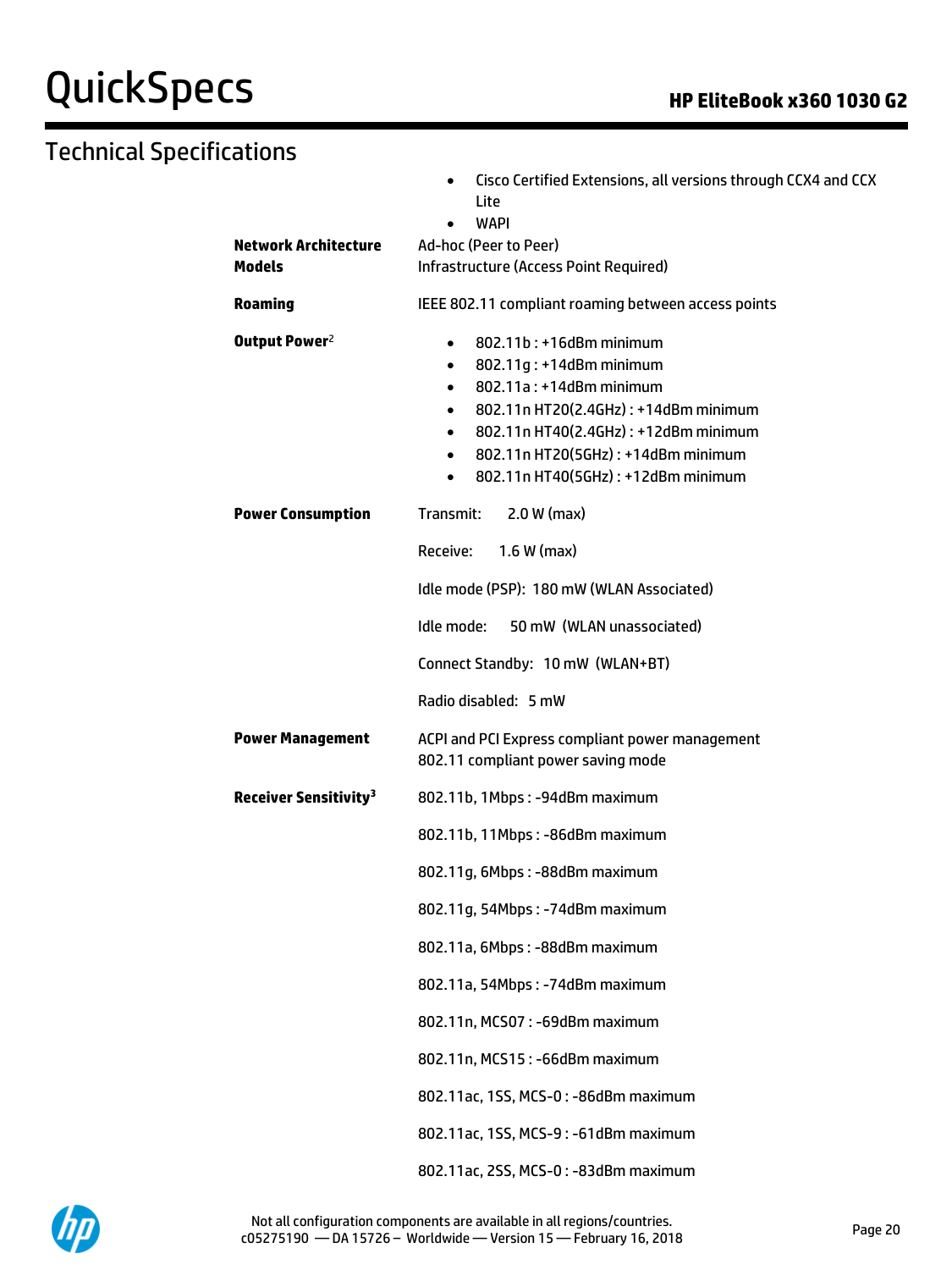# QuickSpecs **Call Accord Contract Contract Contract Contract Contract Contract Contract Contract Contract Contract Contract Contract Contract Contract Contract Contract Contract Contract Contract Contract Contract Contract**

### Technical Specifications 802.11ac, 2SS, MCS-9 : -58dBm maximum **Antenna type** High efficiency antenna with spatial diversity, mounted in the display enclosure Two embedded dual band 2.4/5 GHz antennas are provided to the card to support WLAN MIMO communications and Bluetooth communications **Form Factor** PCI-Express M.2 MiniCard **Dimensions Type 2230 : 2.3 x 22.0 x 30.0 mm** Or Type 1630 : 2.3 x 16.0 x 30.0 mm **Weight** Type 2230 : 2.8g Or Type 1630 : 2g **Operating Voltage** 3.3v +/- 9% **Temperature Operating** Non-operating 14° to 158° F (–10° to 70° C) –40° to 176° F (–40° to 80° C) **Humidity** Operating Non-operating 10% to 90% (non-condensing) 5% to 95% (non-condensing) **Altitude** Operating Non-operating 0 to 10,000 ft (3,048 m) 0 to 50,000 ft (15,240 m) **LED Activity** LED Amber – Radio OFF; LED White – Radio ON

- 1. Check latest software/driver release for updates on supported security features.
- 2. Maximum output power may vary by country according to local regulations.
- 3. Receiver sensitivity is measured at a packet error rate of 8% for 802.11b (CKK modulation) and a packet error rate of 10% for 802.11a/g (OFDM modulation).

#### **HP Integrated Module with Bluetooth 4.0/4.1/4.2 Wireless Technology**

| Bluetooth Specification      | 4.0/4.1/4.2 Compliant                                 |
|------------------------------|-------------------------------------------------------|
| Frequency Band               | 2402 to 2480 MHz                                      |
| Number of Available Channels | Legacy: 0~79 (1 MHz/CH)                               |
|                              | BLE: 0~39 (2 MHz/CH)                                  |
| Data Rates and Throughput    | Legacy : 3 Mbps data rate; throughput up to 2.17 Mbps |

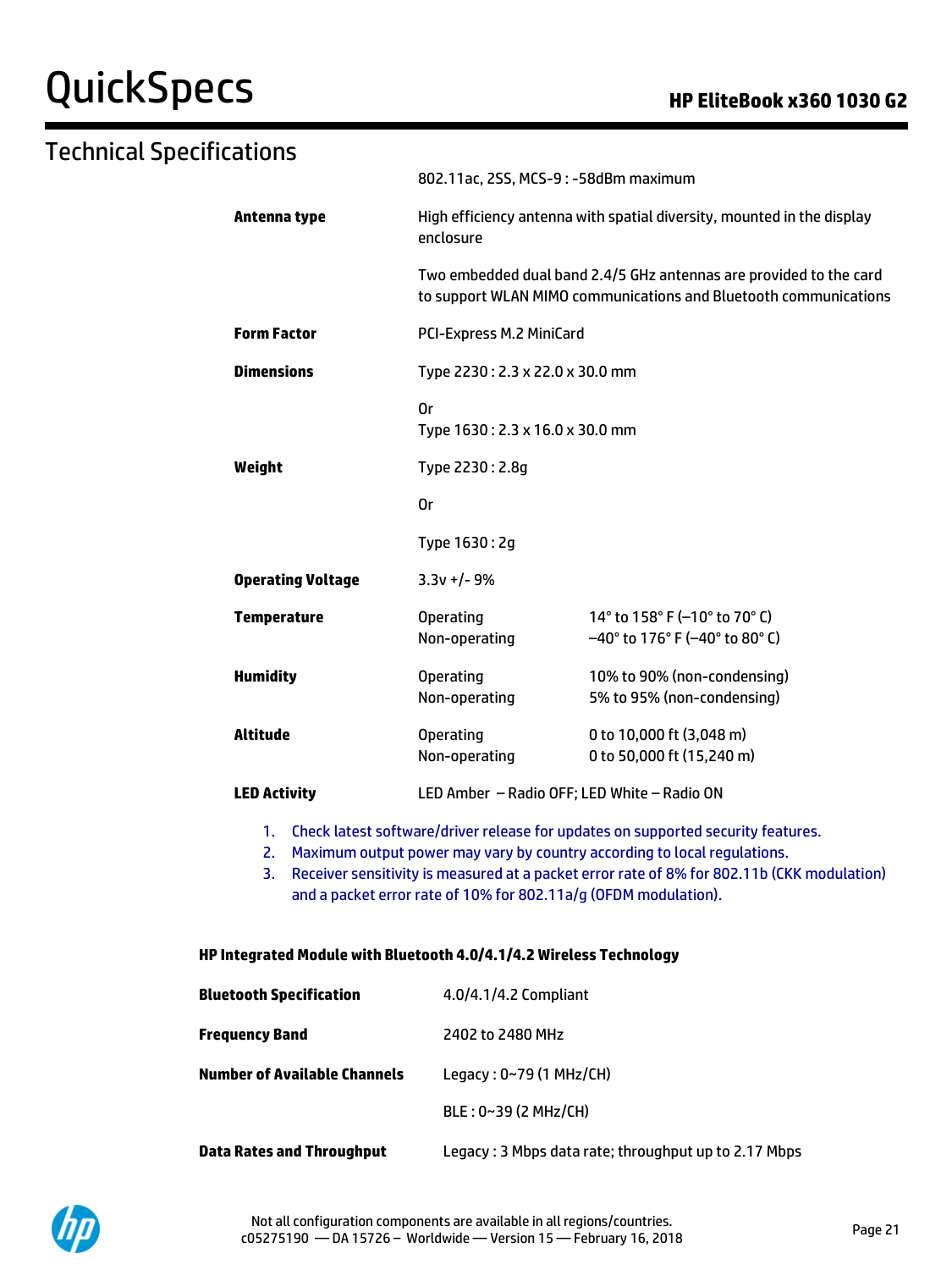# QuickSpecs **Manufacture Contract Contract Contract Contract Contract Contract Contract Contract Contract Contract Contract Contract Contract Contract Contract Contract Contract Contract Contract Contract Contract Contract**

| Technical Specifications |                                     |                                                                                   |           |                                                                                                                                 |  |
|--------------------------|-------------------------------------|-----------------------------------------------------------------------------------|-----------|---------------------------------------------------------------------------------------------------------------------------------|--|
|                          |                                     | BLE : 1 Mbps data rate; throughput up to 0.2 Mbps                                 |           |                                                                                                                                 |  |
|                          |                                     | Legacy: Synchronous Connection Oriented links up to 3, 64 kbps, voice<br>channels |           |                                                                                                                                 |  |
|                          |                                     | asymmetric (3-DH5) or 864 kbps symmetric (3-EV5)                                  |           | Legacy: Asynchronous Connection Less links 2178.1 kbps/177.1 kbps                                                               |  |
|                          | <b>Transmit Power</b>               |                                                                                   |           | The Bluetooth component shall operate as a Class II Bluetooth device<br>with a maximum transmit power of +4 dBm for BR and EDR. |  |
|                          | <b>Receiver Sensitivity</b>         | <b>Modulation</b>                                                                 | 0.01% BER | 0.001% BER                                                                                                                      |  |
|                          | <b>Legacy</b>                       | <b>GFSK</b>                                                                       | $-80$ dBm | -70 dBm                                                                                                                         |  |
|                          |                                     | $\pi$ /4-DQPSK                                                                    | $-80$ dBm | -70 dBm                                                                                                                         |  |
|                          |                                     | 8DPSK                                                                             | $-80$ dBm | -70 dBm                                                                                                                         |  |
|                          | <b>Power Consumption</b>            | Peak (Tx) 330 mW<br>Peak (Rx) 230 mW<br>Selective Suspend 17 mW                   |           |                                                                                                                                 |  |
|                          | Range                               | Legacy Up to 33 ft (10 m)                                                         |           |                                                                                                                                 |  |
|                          |                                     | BLE Up to 99 ft (30 m)                                                            |           |                                                                                                                                 |  |
|                          | <b>Electrical Interface</b>         | USB 2.0 compliant                                                                 |           |                                                                                                                                 |  |
|                          | <b>Bluetooth Software Supported</b> | <b>Microsoft Windows Bluetooth Software</b>                                       |           |                                                                                                                                 |  |
|                          | <b>Link Topology</b>                |                                                                                   |           |                                                                                                                                 |  |
|                          | <b>Electrical Interface</b>         | Point to Point, Multipoint Pico Nets up to 7 slaves                               |           |                                                                                                                                 |  |
|                          | <b>Bluetooth Software Supported</b> | <b>Full support of Bluetooth Security Provisions</b>                              |           |                                                                                                                                 |  |
|                          | <b>Security</b>                     |                                                                                   |           |                                                                                                                                 |  |
|                          | <b>Power Management</b>             | Microsoft Windows ACPI, and USB Bus Support                                       |           |                                                                                                                                 |  |
|                          | <b>Certifications</b>               | modes, including Standby, Hold, Park, and Sniff                                   |           | Self-configurable to optimize power conservation in all operating                                                               |  |
|                          | <b>Security</b>                     |                                                                                   |           | All necessary regulatory approvals for supported countries, including:                                                          |  |
|                          | <b>Certifications</b>               | FCC (47 CFR) Part 15C, Section 15.247 & 15.249                                    |           |                                                                                                                                 |  |
|                          | <b>Bluetooth Profiles Supported</b> |                                                                                   |           |                                                                                                                                 |  |
|                          | <b>Power Management</b>             | ETS 300 328, ETS 300 826                                                          |           |                                                                                                                                 |  |

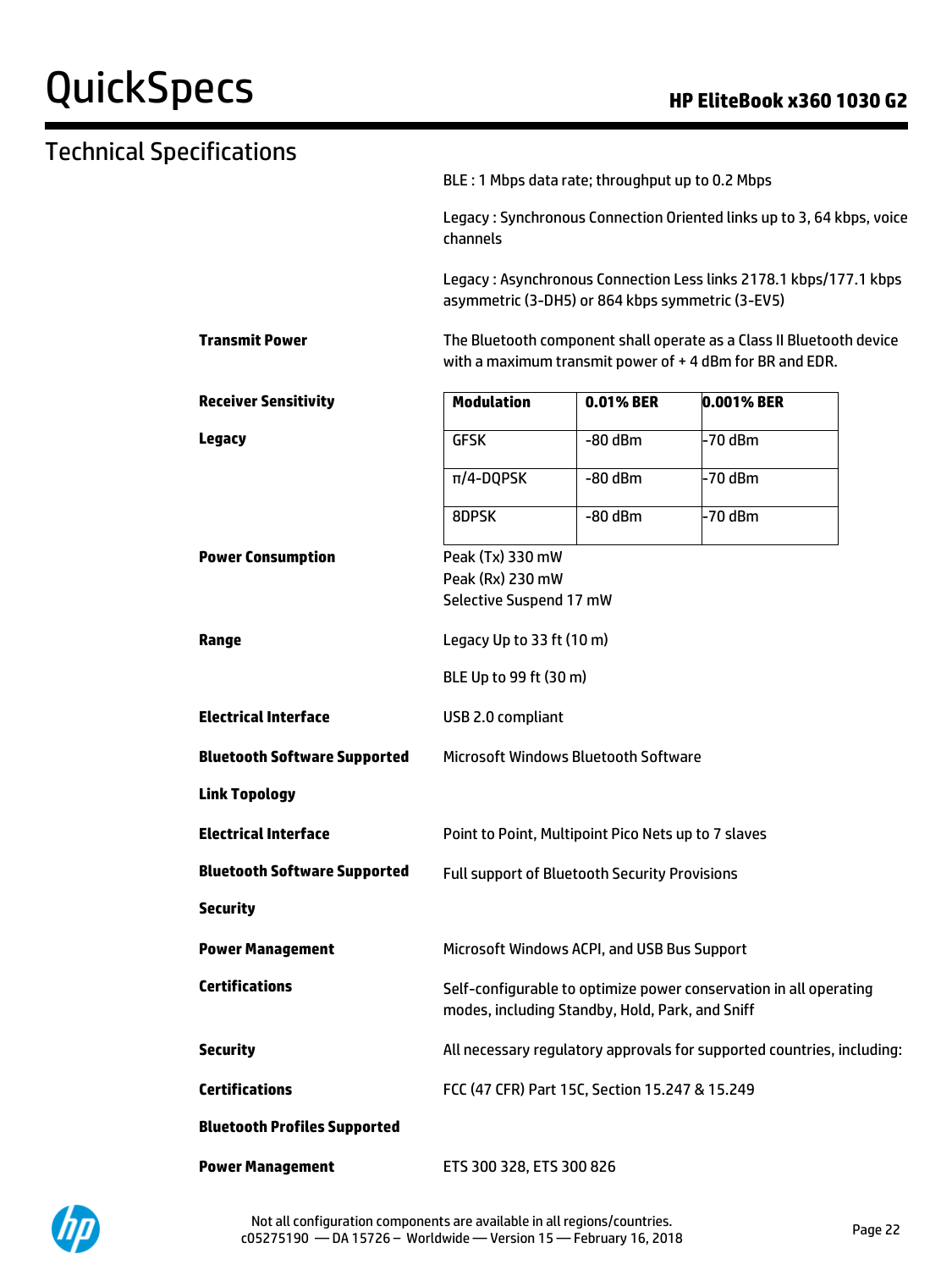# Technical Specifications

| <b>Certifications</b>               | Low Voltage Directive IEC950                          |
|-------------------------------------|-------------------------------------------------------|
|                                     | UL, CSA, and CE Mark                                  |
|                                     | Serial Port Profile (SPP) <sup>1.2</sup>              |
|                                     | Service Discovery Application Profile (SDAP)          |
|                                     | Dial-Up Networking (DUN) <sup>1,1</sup>               |
|                                     | Generic Object Exchange Profile (GOEP) <sup>1,2</sup> |
|                                     | Object Push Profile (OPP) <sup>1,2</sup>              |
| <b>Certifications</b>               | Hard Copy Cable Replacement (HCRP) <sup>1,2</sup>     |
|                                     | Personal Area Networking Profile (PAN) <sup>1.0</sup> |
| <b>Bluetooth Profiles Supported</b> | Human Interface Device Profile (HID) <sup>1.0</sup>   |
|                                     | Hands Free Profile (HFP) 1.5/1.6                      |
|                                     | Advanced Audio Distribution Profile (A2DP) 1.3        |
|                                     | Audio Video Remote Control Profile (AVRCP) 1.3/1.4    |

| <b>Bluetooth</b> | V4.1/V4.2 | support V4.1: ESR5/6/7 compliant |
|------------------|-----------|----------------------------------|
| feature          |           |                                  |

V4.2: ESR8 compliant, LE Secure Connection – Basic.

#### **Intel® Dual Band 802. 11a/b/g/n/ac (2x2) and Bluetooth® 4.2 Combo**

| Wireless LAN Standards  | IEEE 802.11a                 |         |
|-------------------------|------------------------------|---------|
|                         | IEEE 802.11h<br>IEEE 802.11q |         |
|                         | IEEE 802.11n                 |         |
|                         | <b>IEEE 802.11ac</b>         |         |
| <b>Interoperability</b> | Wi-Fi certified              |         |
| <b>Frequency Band</b>   | $802.11b$ /q/n               |         |
|                         | - יי                         | 3.403 C |

• 2.402 – 2.482 GHz **Note:** The FCC has declared as of January 1, 2015 products that utilize passive scanning on channel 12/13 and are capable of transmitting must fully comply with requirements of 15.247 or otherwise disable those channels.

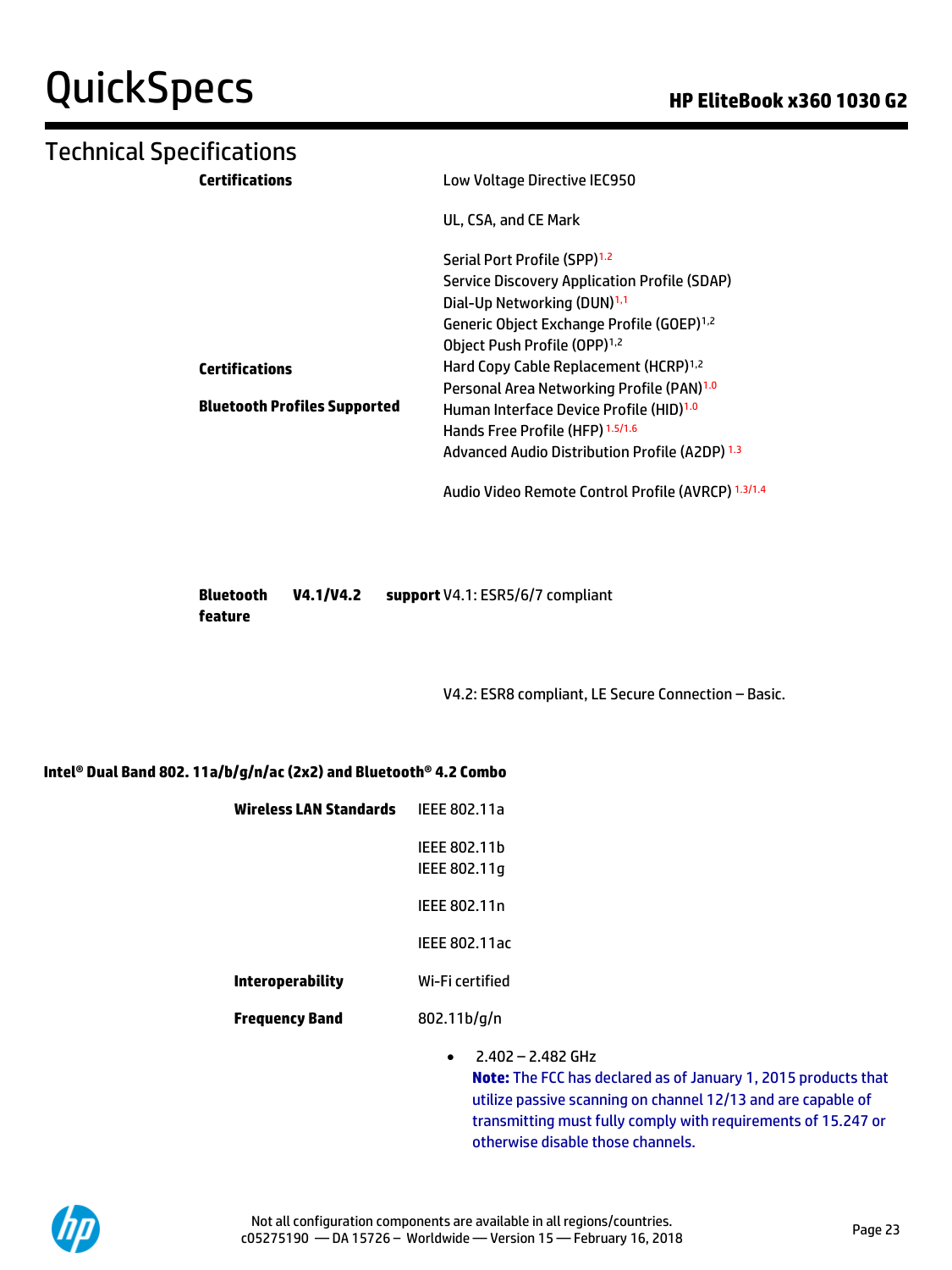# Technical Specifications

802.11a/n

|                           | 4.9 – 4.95 GHz (Japan)<br>$\bullet$                                        |
|---------------------------|----------------------------------------------------------------------------|
|                           | $-5.15 - 5.25$ GHz                                                         |
|                           | 5.25 – 5.35 GHz                                                            |
|                           | 5.47 – 5.725 GHz                                                           |
|                           | $-5.825 - 5.850$ GHz                                                       |
|                           | Note: Indonesia no support this band)                                      |
| Data Rates                | 802.11b: 1, 2, 5.5, 11 Mbps<br>$\bullet$                                   |
|                           | 802.11g: 6, 9, 12, 18, 24, 36, 48, 54 Mbps<br>$\bullet$                    |
|                           | 802.11a: 6, 9, 12, 18, 24, 36, 48, 54 Mbps<br>$\bullet$                    |
|                           | 802.11n: MCS 0 ~ MCS 15, (20MHz, and 40MHz)<br>$\bullet$                   |
|                           | 802.11ac: MCS0 ~ MCS9, (1SS, and 2SS) (20MHz, 40MHz,<br>$\bullet$          |
|                           | and 80MHz)                                                                 |
| Modulation                | <b>Direct Sequence Spread Spectrum</b>                                     |
|                           | BPSK, QPSK, CCK, 16-QAM, 64-QAM, 256-QAM                                   |
| Security <sup>1</sup>     | IEEE and WiFi compliant 64 / 128 bit WEP encryption for a/b/g<br>$\bullet$ |
|                           | mode only                                                                  |
|                           | AES-CCMP: 128 bit in hardware<br>$\bullet$                                 |
|                           | 802.1x authentication<br>$\bullet$                                         |
|                           | WPA, WPA2: 802.1x. WPA-PSK, WPA2-PSK, TKIP, and AES.<br>$\bullet$          |
|                           | <b>WPA2</b> certification<br>$\bullet$                                     |
|                           | IEEE 802.11i<br>$\bullet$                                                  |
|                           | Cisco Certified Extensions, all versions through CCX4 and CCX<br>$\bullet$ |
|                           | Lite                                                                       |
|                           | WAPI                                                                       |
| Network Architecture      | Ad-hoc (Peer to Peer)                                                      |
| Models                    | Infrastructure (Access Point Required)                                     |
| Roaming                   | IEEE 802.11 compliant roaming between access points                        |
| Output Power <sup>2</sup> | 802.11b: +16dBm minimum<br>$\bullet$                                       |
|                           | 802.11g: +14dBm minimum<br>$\bullet$                                       |
|                           | 802.11a: +14dBm minimum<br>$\bullet$                                       |
|                           | 802.11n HT20(2.4GHz): +14dBm minimum<br>$\bullet$                          |
|                           | 802.11n HT40(2.4GHz): +12dBm minimum                                       |
|                           | 802.11n HT20(5GHz): +14dBm minimum<br>$\bullet$                            |
|                           | 802.11n HT40(5GHz): +12dBm minimum                                         |
| <b>Power Consumption</b>  | $2.0 W$ (max)<br>Transmit:                                                 |
|                           | $1.6 W$ (max)<br>Receive:                                                  |
|                           | Idle mode (PSP): 180 mW (WLAN Associated)                                  |
|                           | 50 mW (WLAN unassociated)<br>Idle mode:                                    |

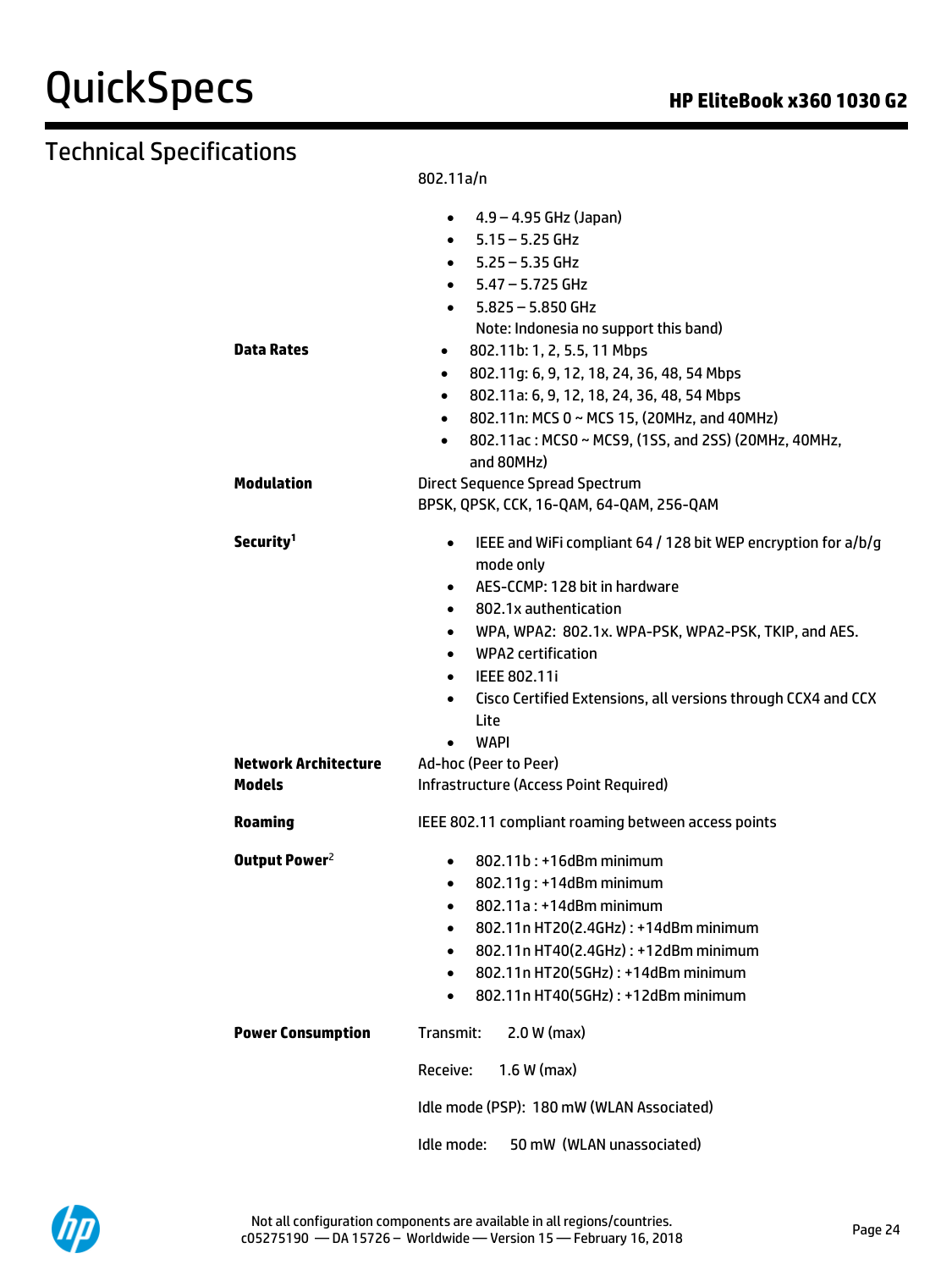# QuickSpecs **Manufact Specs COMPOS HP EliteBook x360 1030 G2**

| Technical Specifications                |                                                                                                                                        |
|-----------------------------------------|----------------------------------------------------------------------------------------------------------------------------------------|
|                                         | Connect Standby: 10 mW (WLAN+BT)                                                                                                       |
|                                         | Radio disabled: 5 mW                                                                                                                   |
| <b>Power Management</b>                 | ACPI and PCI Express compliant power management<br>802.11 compliant power saving mode                                                  |
| <b>Receiver Sensitivity<sup>3</sup></b> | 802.11b, 1Mbps: -94dBm maximum                                                                                                         |
|                                         | 802.11b, 11Mbps: -86dBm maximum                                                                                                        |
|                                         | 802.11g, 6Mbps: -88dBm maximum                                                                                                         |
|                                         | 802.11g, 54Mbps: -74dBm maximum                                                                                                        |
|                                         | 802.11a, 6Mbps: - 88dBm maximum                                                                                                        |
|                                         | 802.11a, 54Mbps: -74dBm maximum                                                                                                        |
|                                         | 802.11n, MCS07: -69dBm maximum                                                                                                         |
|                                         | 802.11n, MCS15: -66dBm maximum                                                                                                         |
|                                         | 802.11ac, 1SS, MCS-0: -86dBm maximum                                                                                                   |
|                                         | 802.11ac, 1SS, MCS-9: -61dBm maximum                                                                                                   |
|                                         | 802.11ac, 2SS, MCS-0: -83dBm maximum                                                                                                   |
|                                         | 802.11ac, 2SS, MCS-9: -58dBm maximum                                                                                                   |
| Antenna type                            | High efficiency antenna with spatial diversity, mounted in the display<br>enclosure                                                    |
|                                         | Two embedded dual band 2.4/5 GHz antennas are provided to the card<br>to support WLAN MIMO communications and Bluetooth communications |
| <b>Form Factor</b>                      | PCI-Express M.2 MiniCard                                                                                                               |
| <b>Dimensions</b>                       | Type 2230: 2.3 x 22.0 x 30.0 mm                                                                                                        |
|                                         | 0r<br>Type 1630: 2.3 x 16.0 x 30.0 mm                                                                                                  |
| Weight                                  | Type 2230: 2.8g                                                                                                                        |
|                                         | 0r                                                                                                                                     |
|                                         | Type 1630: 2g                                                                                                                          |
| <b>Operating Voltage</b>                | $3.3v +/- 9%$                                                                                                                          |

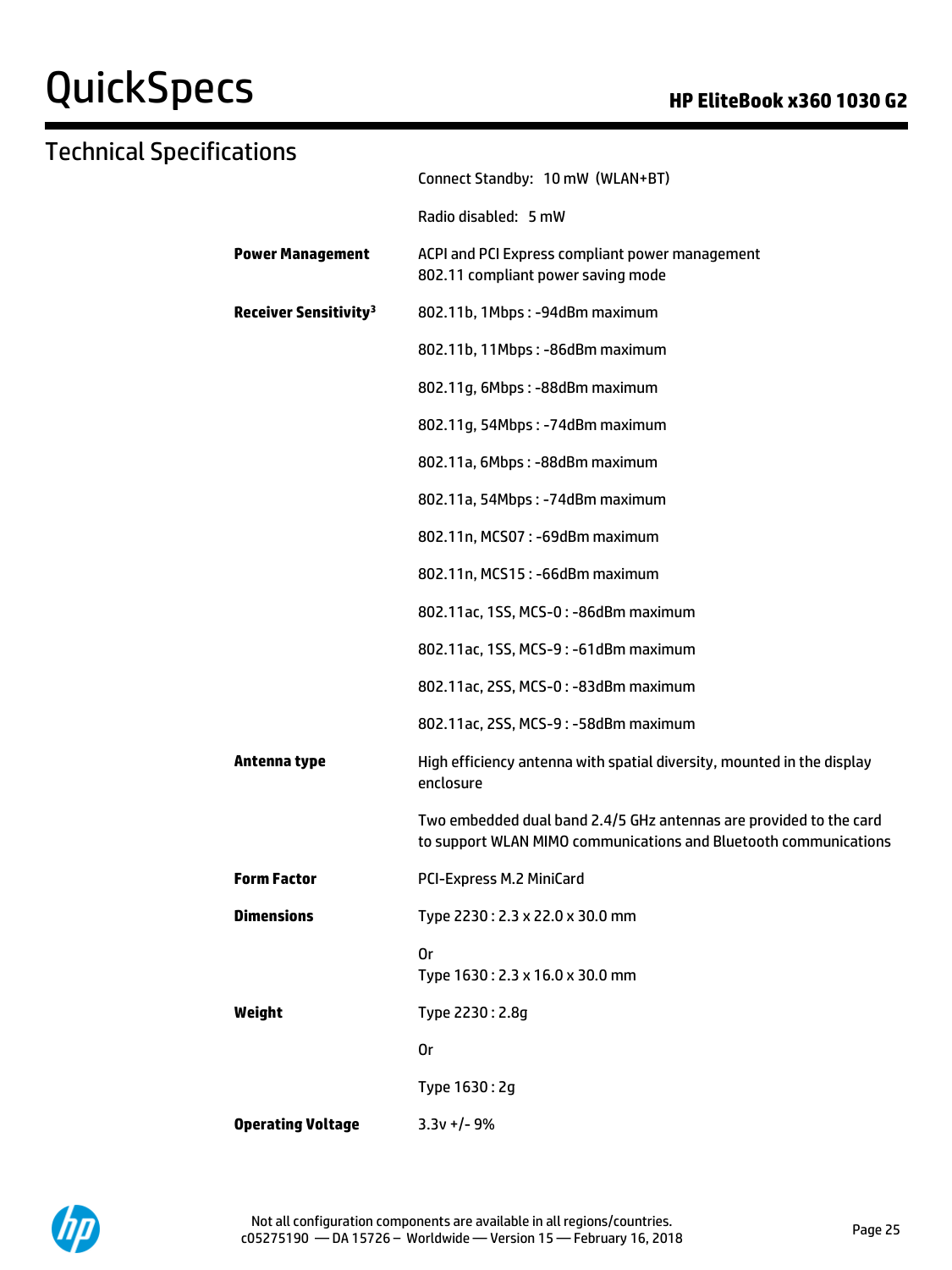# QuickSpecs **Manufacture Contract Contract Contract Contract Contract Contract Contract Contract Contract Contract Contract Contract Contract Contract Contract Contract Contract Contract Contract Contract Contract Contract**

## Technical Specifications

| Temperature                                                                            | <b>Operating</b><br>Non-operating           | 14° to 158° F (-10° to 70° C)<br>$-40^{\circ}$ to 176° F (-40° to 80° C) |  |  |
|----------------------------------------------------------------------------------------|---------------------------------------------|--------------------------------------------------------------------------|--|--|
| <b>Humidity</b>                                                                        | <b>Operating</b><br>Non-operating           | 10% to 90% (non-condensing)<br>5% to 95% (non-condensing)                |  |  |
| Altitude                                                                               | <b>Operating</b><br>Non-operating           | 0 to 10,000 ft $(3,048 \text{ m})$<br>0 to 50,000 ft (15,240 m)          |  |  |
| <b>LED Activity</b>                                                                    | LED Amber - Radio OFF; LED White - Radio ON |                                                                          |  |  |
| Check latest software/driver release for updates on supported security features.<br>4. |                                             |                                                                          |  |  |

- 5. Maximum output power may vary by country according to local regulations.
- 6. Receiver sensitivity is measured at a packet error rate of 8% for 802.11b (CKK modulation) and a packet error rate of 10% for 802.11a/g (OFDM modulation).

| <b>Bluetooth Specification</b>      | 4.0/4.1/4.2 Compliant                                                                                                           |           |         |  |
|-------------------------------------|---------------------------------------------------------------------------------------------------------------------------------|-----------|---------|--|
| <b>Frequency Band</b>               | 2402 to 2480 MHz                                                                                                                |           |         |  |
| <b>Number of Available Channels</b> | Legacy: 0~79 (1 MHz/CH)                                                                                                         |           |         |  |
|                                     | $BLE: 0~39$ (2 MHz/CH)                                                                                                          |           |         |  |
| <b>Data Rates and Throughput</b>    | Legacy: 3 Mbps data rate; throughput up to 2.17 Mbps                                                                            |           |         |  |
|                                     | BLE: 1 Mbps data rate; throughput up to 0.2 Mbps                                                                                |           |         |  |
|                                     | Legacy: Synchronous Connection Oriented links up to 3, 64 kbps, voice<br>channels                                               |           |         |  |
|                                     | Legacy: Asynchronous Connection Less links 2178.1 kbps/177.1 kbps<br>asymmetric (3-DH5) or 864 kbps symmetric (3-EV5)           |           |         |  |
| <b>Transmit Power</b>               | The Bluetooth component shall operate as a Class II Bluetooth device<br>with a maximum transmit power of +4 dBm for BR and EDR. |           |         |  |
| <b>Receiver Sensitivity</b>         | <b>Modulation</b><br>0.01% BER<br>0.001% BER                                                                                    |           |         |  |
| <b>Legacy</b>                       | <b>GFSK</b>                                                                                                                     | $-80$ dBm | -70 dBm |  |
|                                     | $\pi$ /4-DQPSK                                                                                                                  | $-80$ dBm | -70 dBm |  |
|                                     | 8DPSK                                                                                                                           | $-80$ dBm | -70 dBm |  |
| <b>Power Consumption</b>            | Peak (Tx) 330 mW<br>Peak (Rx) 230 mW<br>Selective Suspend 17 mW                                                                 |           |         |  |

#### **HP Integrated Module with Bluetooth 4.0/4.1/4.2 Wireless Technology**

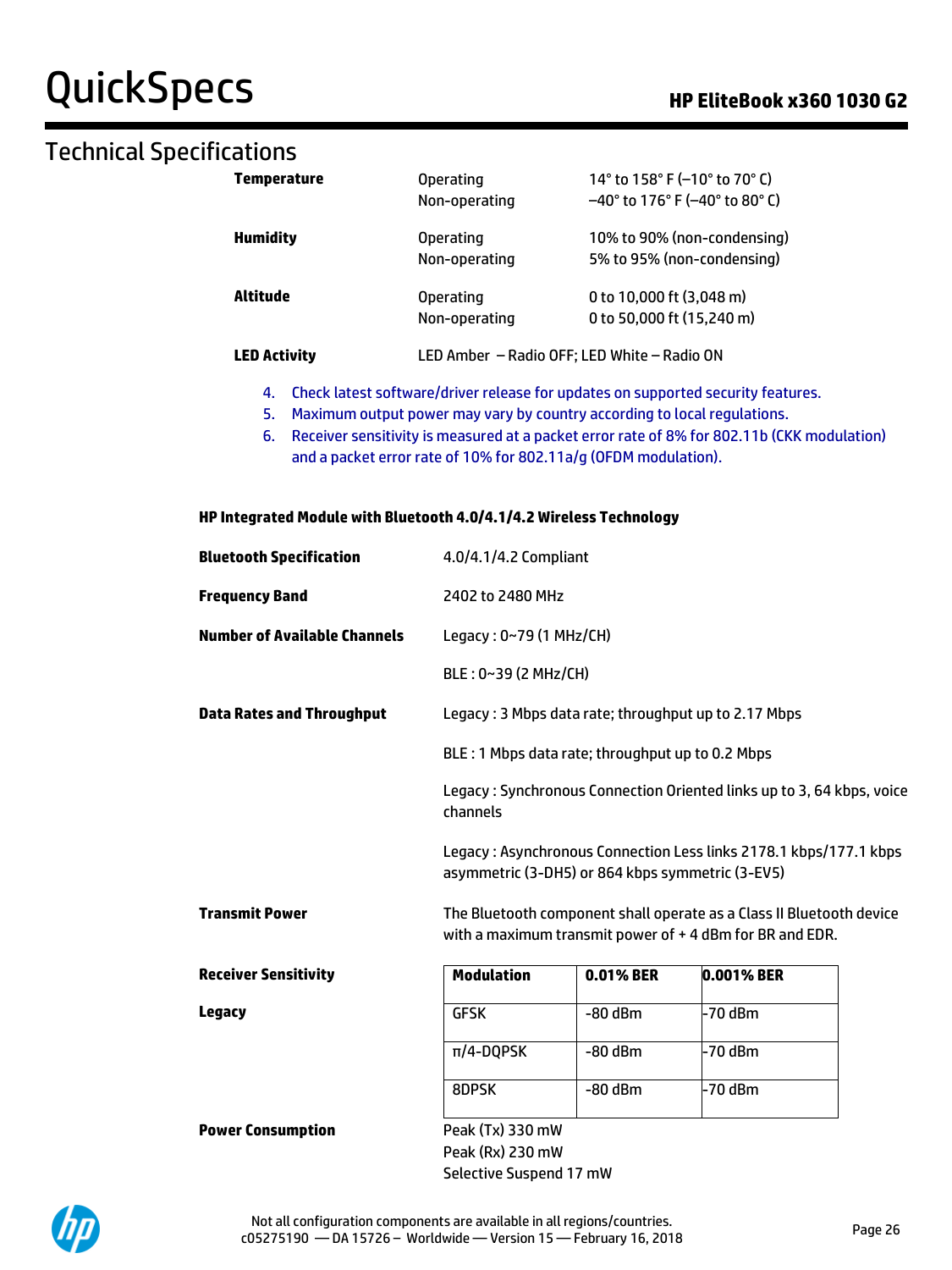# QuickSpecs **Manual Contract Contract Contract Contract Contract Contract Contract Contract Contract Contract Contract Contract Contract Contract Contract Contract Contract Contract Contract Contract Contract Contract Contr**

# Technical Specifications

| Legacy Up to 33 ft (10 m)                                                                                                                                                                                                                                                                                                                                                                                                                                                                                                                                        |
|------------------------------------------------------------------------------------------------------------------------------------------------------------------------------------------------------------------------------------------------------------------------------------------------------------------------------------------------------------------------------------------------------------------------------------------------------------------------------------------------------------------------------------------------------------------|
| BLE Up to 99 ft (30 m)                                                                                                                                                                                                                                                                                                                                                                                                                                                                                                                                           |
| USB 2.0 compliant                                                                                                                                                                                                                                                                                                                                                                                                                                                                                                                                                |
| <b>Microsoft Windows Bluetooth Software</b>                                                                                                                                                                                                                                                                                                                                                                                                                                                                                                                      |
|                                                                                                                                                                                                                                                                                                                                                                                                                                                                                                                                                                  |
| Point to Point, Multipoint Pico Nets up to 7 slaves                                                                                                                                                                                                                                                                                                                                                                                                                                                                                                              |
| <b>Full support of Bluetooth Security Provisions</b>                                                                                                                                                                                                                                                                                                                                                                                                                                                                                                             |
|                                                                                                                                                                                                                                                                                                                                                                                                                                                                                                                                                                  |
| Microsoft Windows ACPI, and USB Bus Support                                                                                                                                                                                                                                                                                                                                                                                                                                                                                                                      |
| Self-configurable to optimize power conservation in all operating<br>modes, including Standby, Hold, Park, and Sniff                                                                                                                                                                                                                                                                                                                                                                                                                                             |
| All necessary regulatory approvals for supported countries, including:                                                                                                                                                                                                                                                                                                                                                                                                                                                                                           |
| FCC (47 CFR) Part 15C, Section 15.247 & 15.249                                                                                                                                                                                                                                                                                                                                                                                                                                                                                                                   |
|                                                                                                                                                                                                                                                                                                                                                                                                                                                                                                                                                                  |
| ETS 300 328, ETS 300 826                                                                                                                                                                                                                                                                                                                                                                                                                                                                                                                                         |
| Low Voltage Directive IEC950                                                                                                                                                                                                                                                                                                                                                                                                                                                                                                                                     |
| UL, CSA, and CE Mark                                                                                                                                                                                                                                                                                                                                                                                                                                                                                                                                             |
| Serial Port Profile (SPP) <sup>1.2</sup><br><b>Service Discovery Application Profile (SDAP)</b><br>Dial-Up Networking (DUN) <sup>1,1</sup><br>Generic Object Exchange Profile (GOEP) <sup>1,2</sup><br>Object Push Profile (OPP) <sup>1,2</sup><br>Hard Copy Cable Replacement (HCRP) <sup>1,2</sup><br>Personal Area Networking Profile (PAN) <sup>1.0</sup><br>Human Interface Device Profile (HID) <sup>1.0</sup><br>Hands Free Profile (HFP) 1.5/1.6<br>Advanced Audio Distribution Profile (A2DP) 1.3<br>Audio Video Remote Control Profile (AVRCP) 1.3/1.4 |
|                                                                                                                                                                                                                                                                                                                                                                                                                                                                                                                                                                  |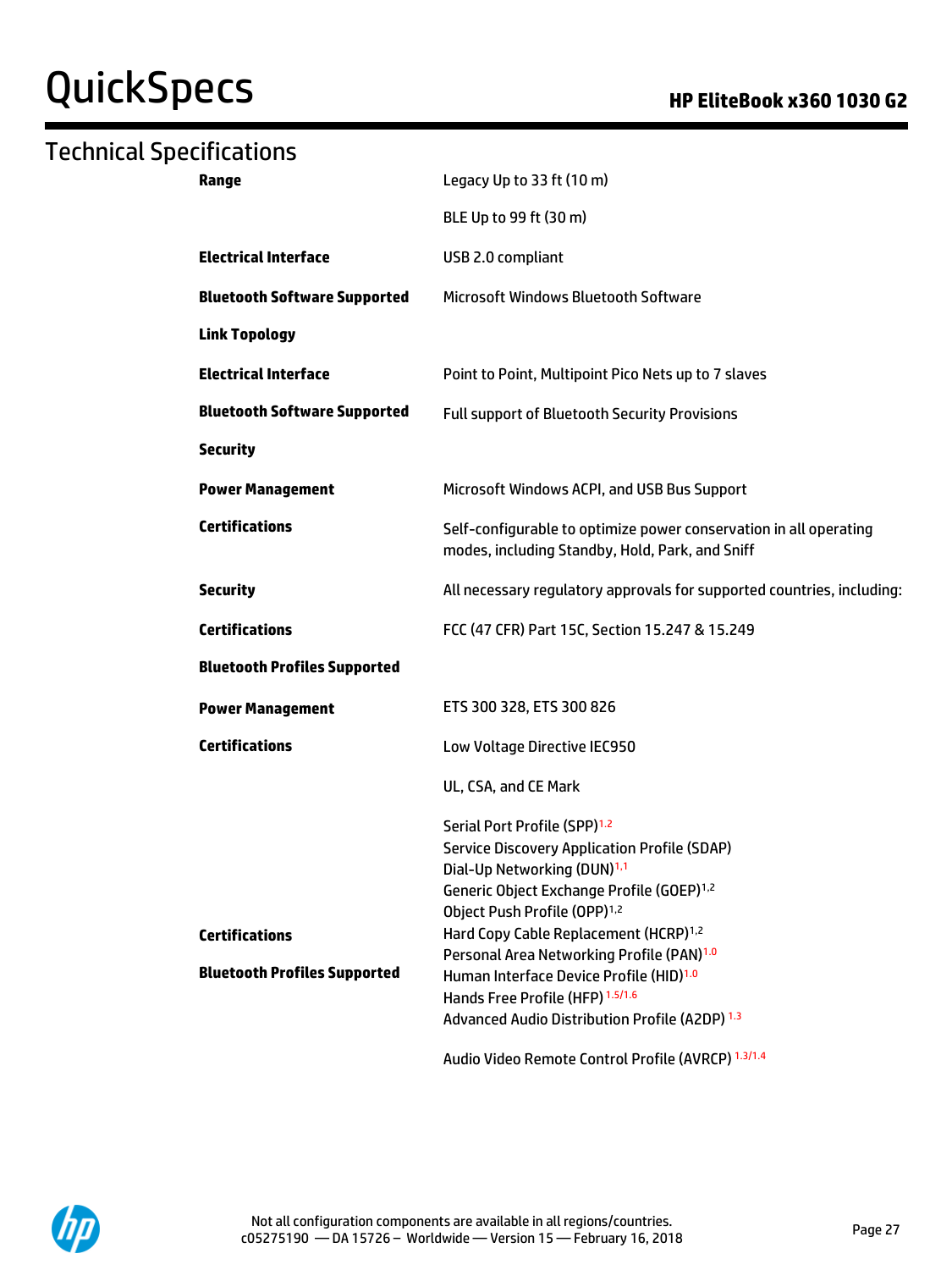# QuickSpecs **HP EliteBook x360 1030 G2**

# Technical Specifications

**Bluetooth V4.1/V4.2 feature** support V4.1: ESR5/6/7 compliant

V4.2: ESR8 compliant, LE Secure Connection – Basic.

### **POWER**

| <b>HP 65W Smart AC</b><br>adapter | <b>Dimensions</b>           | 107.0x47.0x30.0mm                                                               |                                                                        |  |  |  |
|-----------------------------------|-----------------------------|---------------------------------------------------------------------------------|------------------------------------------------------------------------|--|--|--|
|                                   | Weight                      | $250q$ +/- 10q                                                                  |                                                                        |  |  |  |
|                                   | <b>Input</b>                |                                                                                 |                                                                        |  |  |  |
|                                   |                             | <b>Input Efficiency</b>                                                         | 88.0 % at 115 Vac and 89.0 % at 230Vac                                 |  |  |  |
|                                   |                             | <b>Input frequency range</b>                                                    | $47 - 63$ Hz                                                           |  |  |  |
|                                   |                             | <b>Input AC current</b>                                                         | Max. 1.7 A at 90 Vac                                                   |  |  |  |
|                                   | <b>Output</b>               | <b>Output power</b>                                                             | 65W                                                                    |  |  |  |
|                                   |                             | <b>DC</b> output                                                                | 19.5V                                                                  |  |  |  |
|                                   |                             | Hold-up time                                                                    | 5ms at 115 Vac input                                                   |  |  |  |
|                                   |                             | <b>Output current limit</b>                                                     | < 11.0A                                                                |  |  |  |
|                                   | <b>Connector</b>            | C6 (3pin/with grounded, with Smart ID DC connector)                             |                                                                        |  |  |  |
|                                   | <b>Environmental Design</b> | <b>Operating temperature</b>                                                    | 32°F to 95°F (0°to 35°C)                                               |  |  |  |
|                                   |                             | <b>Non-operating (storage)</b><br>temperature                                   | -4°F to 185°F (-20°to 85°C)                                            |  |  |  |
|                                   |                             | Altitude                                                                        | 0 to 16,400 ft (0 to 5000m)                                            |  |  |  |
|                                   |                             | <b>Humidity</b>                                                                 | 20% to 95%                                                             |  |  |  |
|                                   |                             | <b>Storage Humidity</b>                                                         | 10% to 95%                                                             |  |  |  |
|                                   | <b>EMI and Safety</b>       | Eg:                                                                             |                                                                        |  |  |  |
|                                   |                             | <b>Certifications</b><br>*CE Mark - full compliance with LVD and EMC directives |                                                                        |  |  |  |
|                                   |                             |                                                                                 | * Worldwide safety standards - IEC60950, EN60950, UL60950, Class1,     |  |  |  |
|                                   |                             |                                                                                 | SELV; Agency approvals - C-UL-US, NORDICS, DENAN, EN55022 Class B, FCC |  |  |  |
|                                   |                             | Class B, CISPR22 Class B, CCC, NOM-1 NYCE.                                      |                                                                        |  |  |  |
|                                   |                             |                                                                                 | * MTBF - over 200,000 hours at 25°C ambient condition.                 |  |  |  |
|                                   |                             |                                                                                 |                                                                        |  |  |  |
|                                   |                             |                                                                                 |                                                                        |  |  |  |

| <b>HP 65W EM Smart AC</b><br>adapter | <b>Dimensions</b>      | 127.0x51.0x30.0mm       |                                        |
|--------------------------------------|------------------------|-------------------------|----------------------------------------|
|                                      | Weight<br><b>Input</b> | $350q +/- 10q$          |                                        |
|                                      |                        | <b>Input Efficiency</b> | 88.0 % at 115 Vac and 89.0 % at 230Vac |

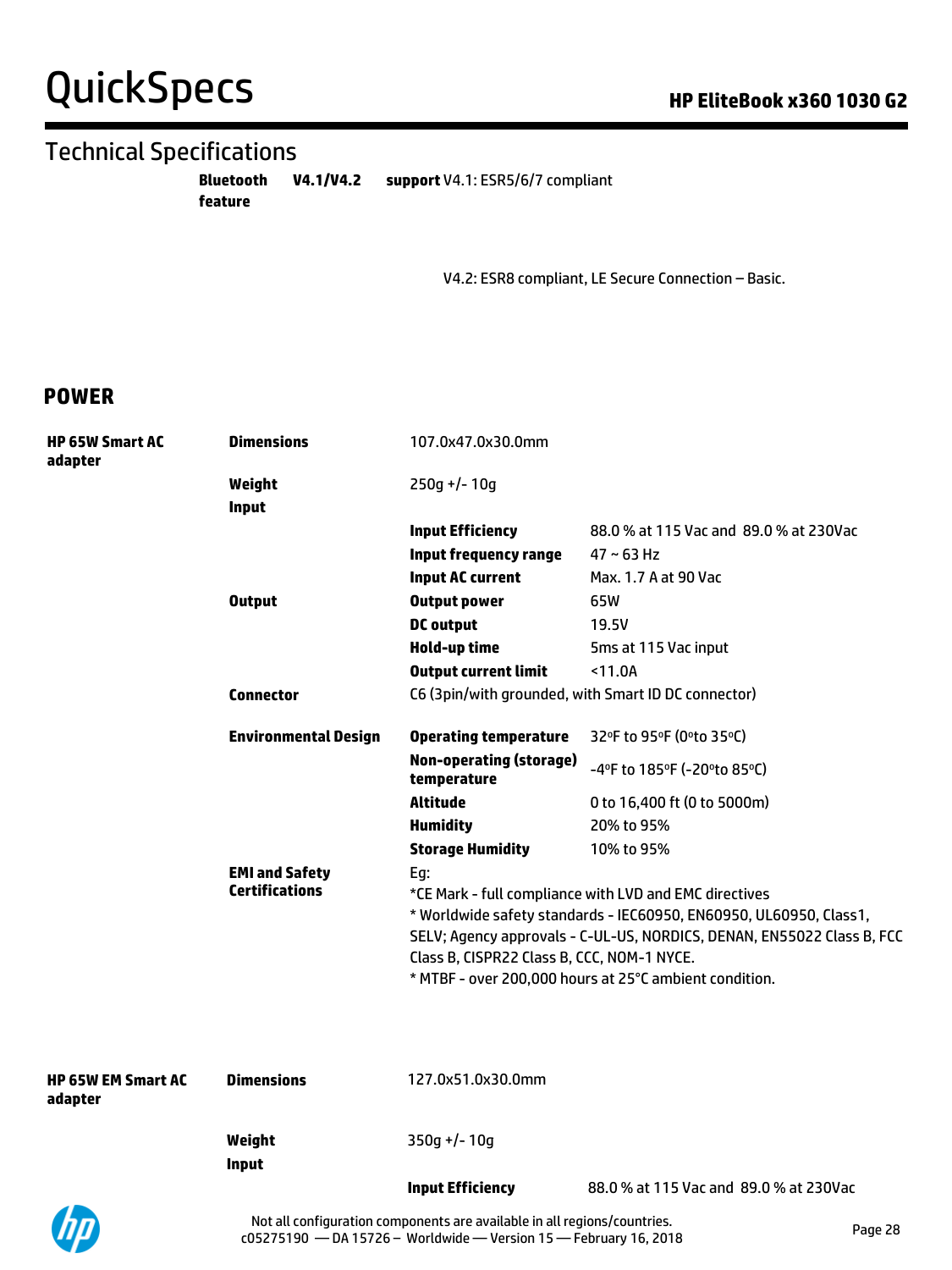# QuickSpecs **Manufacture Contract Contract Contract Contract Contract Contract Contract Contract Contract Contract Contract Contract Contract Contract Contract Contract Contract Contract Contract Contract Contract Contract**

| Technical Specifications                 |                             |                                               |                                                                                                                                                                                                                                                                  |
|------------------------------------------|-----------------------------|-----------------------------------------------|------------------------------------------------------------------------------------------------------------------------------------------------------------------------------------------------------------------------------------------------------------------|
|                                          |                             | Input frequency range                         | $47 - 63$ Hz                                                                                                                                                                                                                                                     |
|                                          |                             | <b>Input AC current</b>                       | Max. 1.7 A at 90 Vac                                                                                                                                                                                                                                             |
|                                          | <b>Output</b>               | <b>Output power</b>                           | 65W                                                                                                                                                                                                                                                              |
|                                          |                             | <b>DC</b> output                              | 19.5V                                                                                                                                                                                                                                                            |
|                                          |                             | Hold-up time                                  | 5ms at 115 Vac input                                                                                                                                                                                                                                             |
|                                          |                             | <b>Output current limit</b>                   | < 11.0A                                                                                                                                                                                                                                                          |
|                                          | <b>Connector</b>            |                                               | C6 (3pin/with grounded, with Smart ID DC connector)                                                                                                                                                                                                              |
|                                          | <b>Environmental Design</b> | <b>Operating</b><br>temperature               | 32°F to 95°F (0°to 35°C)                                                                                                                                                                                                                                         |
|                                          |                             | <b>Non-operating (storage)</b><br>temperature | -4°F to 185°F (-20°to 85°C)                                                                                                                                                                                                                                      |
|                                          |                             | <b>Altitude</b>                               | 0 to 16,400 ft (0 to 5000m)                                                                                                                                                                                                                                      |
|                                          |                             | <b>Humidity</b>                               | 20% to 95%                                                                                                                                                                                                                                                       |
|                                          |                             | <b>Storage Humidity</b>                       | 10% to 95%                                                                                                                                                                                                                                                       |
|                                          | <b>EMI and Safety</b>       | Eg:                                           |                                                                                                                                                                                                                                                                  |
|                                          | <b>Certifications</b>       | Class B, CISPR22 Class B, CCC, NOM-1 NYCE.    | *CE Mark - full compliance with LVD and EMC directives<br>* Worldwide safety standards - IEC60950, EN60950, UL60950, Class1,<br>SELV; Agency approvals - C-UL-US, NORDICS, DENAN, EN55022 Class B, FCC<br>* MTBF - over 200,000 hours at 25°C ambient condition. |
| <b>HP 65W Smart USB Type- Dimensions</b> |                             | 74x74x28.5mm                                  |                                                                                                                                                                                                                                                                  |
| C™ AC adapter                            | Weight                      | $245g +/- 10g$                                |                                                                                                                                                                                                                                                                  |
|                                          | <b>Input</b>                |                                               |                                                                                                                                                                                                                                                                  |
|                                          |                             | <b>Input Efficiency</b>                       | 81.5% min at 115 Vac/ 230Vac @ 5V/3A<br>86.7% min at 115 Vac/ 230Vac @ 9V/3A<br>88% min at 115 Vac/ 230Vac @ 10V/5A<br>88% min at 115 Vac/ 230Vac @ 12V/5A<br>89% min at 115 Vac/ 230Vac @ 15V/4.33A<br>89% min at 115 Vac/ 230Vac @ 20V/3.25A                   |
|                                          |                             | Input frequency range                         | $47 \sim 63$ Hz                                                                                                                                                                                                                                                  |
|                                          |                             | <b>Input AC current</b>                       | 1.7 A at 90 VAC and maximum load                                                                                                                                                                                                                                 |
|                                          | <b>Output</b>               | <b>Output power</b>                           | 65W                                                                                                                                                                                                                                                              |
|                                          |                             | <b>DC</b> output                              | 5V/9V/10V/12V/15V/20V                                                                                                                                                                                                                                            |
|                                          |                             | Hold-up time                                  | 5ms at 115 Vac input                                                                                                                                                                                                                                             |
|                                          |                             | <b>Output current limit</b>                   | 8.0A                                                                                                                                                                                                                                                             |
|                                          | <b>Connector</b>            | USB Type C                                    |                                                                                                                                                                                                                                                                  |
|                                          | <b>Environmental Design</b> | <b>Operating</b><br>temperature               | 32°Fto 95°F (0°to 35°C)                                                                                                                                                                                                                                          |
|                                          |                             | <b>Non-operating (storage)</b>                |                                                                                                                                                                                                                                                                  |
|                                          |                             | temperature                                   | -4°Fto 185°F (-20°to 85°C)                                                                                                                                                                                                                                       |
|                                          |                             | <b>Altitude</b>                               | 0 to 16,400 ft (0 to 5000m)                                                                                                                                                                                                                                      |
|                                          |                             | <b>Humidity</b>                               | 5% to 95%                                                                                                                                                                                                                                                        |
|                                          |                             | <b>Storage Humidity</b>                       | 5% to 95%                                                                                                                                                                                                                                                        |

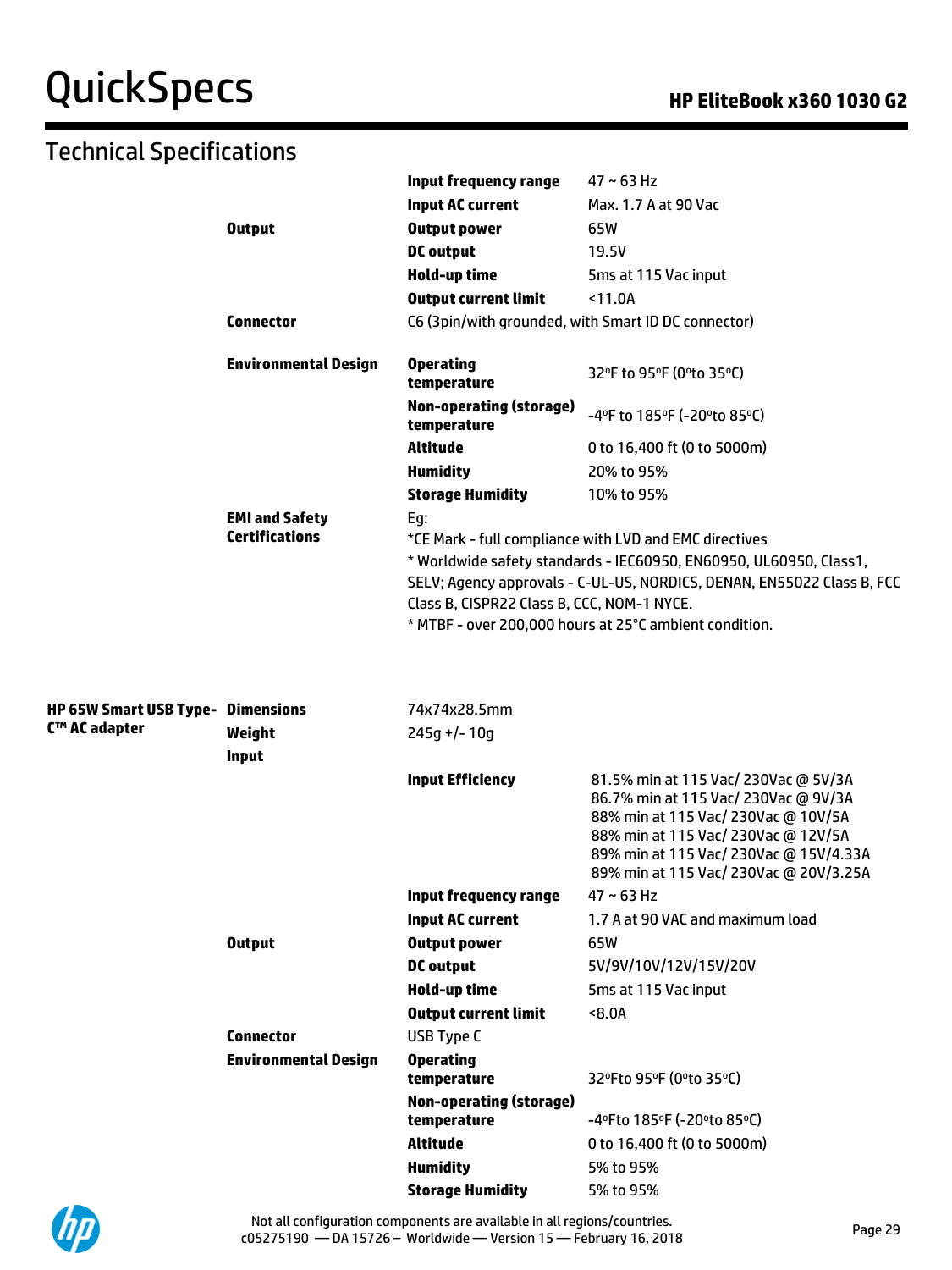# QuickSpecs **Call Accord Contract Contract Contract Contract Contract Contract Contract Contract Contract Contract Contract Contract Contract Contract Contract Contract Contract Contract Contract Contract Contract Contract**

## Technical Specifications

| Ea:                                                                    |
|------------------------------------------------------------------------|
| *CE Mark - full compliance with LVD and EMC directives                 |
| * Worldwide safety standards - IEC60950, EN60950, UL60950, Class1,     |
| SELV; Agency approvals - C-UL-US, NORDICS, DENAN, EN55022 Class B, FCC |
| Class B, CISPR22 Class B, CCC, NOM-1 NYCE.                             |
|                                                                        |

\* MTBF - over 100,000 hours at 25°C ambient condition.

| HP Long Life 3 cell, | <b>Dimensions</b> $(H \times W \times L)$   | 6.3mm x 110.05mm x 259.8mm       |                                                                      |  |  |
|----------------------|---------------------------------------------|----------------------------------|----------------------------------------------------------------------|--|--|
| 57 Wh Li-on polymer  | Weight                                      | 250g                             |                                                                      |  |  |
|                      | <b>Cells/Type</b>                           | <b>Brell Lithium-Ion</b>         |                                                                      |  |  |
|                      | <b>Energy</b>                               | Voltage                          | 11.55V                                                               |  |  |
|                      |                                             | Amp-hour capacity                | 4935mAh                                                              |  |  |
|                      |                                             | <b>Watt-hour Capacity</b>        | 57Whr                                                                |  |  |
|                      | <b>Temperature</b>                          | <b>Operating (Charging)</b>      | 32° to 113° F (0° to 45° C)                                          |  |  |
|                      |                                             | <b>Operating (Discharging)</b>   |                                                                      |  |  |
|                      |                                             |                                  | 14 $\degree$ to 122 $\degree$ F(-10 $\degree$ to 60 $\degree$ C)     |  |  |
|                      |                                             | Non-operating                    | $-4^{\circ}$ to 122 $^{\circ}$ F (-20 $^{\circ}$ to 60 $^{\circ}$ C) |  |  |
|                      | <b>Battery Re-Charge Time</b>               | System in OFF mode or<br>Standby | < 5 hours                                                            |  |  |
|                      |                                             | System ON                        | Need system side power/EE confirm                                    |  |  |
|                      | <b>Fuel Gauge LED</b>                       |                                  | No                                                                   |  |  |
|                      | <b>Optional Travel Battery</b><br>Available |                                  | N/A                                                                  |  |  |

### **ENVIRONMENTAL**

**Eco-Label Certifications & declarations** This product has received or is in the process of being certified to the following approvals and may be labeled with one or more of these marks: • IT ECO declaration • US ENERGY STAR®

• EPEAT<sup>O</sup> Gold registered in the United States. See http://www.epeat.net for registration status in your country.

**System Configuration** The configuration used for the Energy Consumption and Declared Noise Emissions data for the Notebook model is based on a "Typically Configured Notebook".

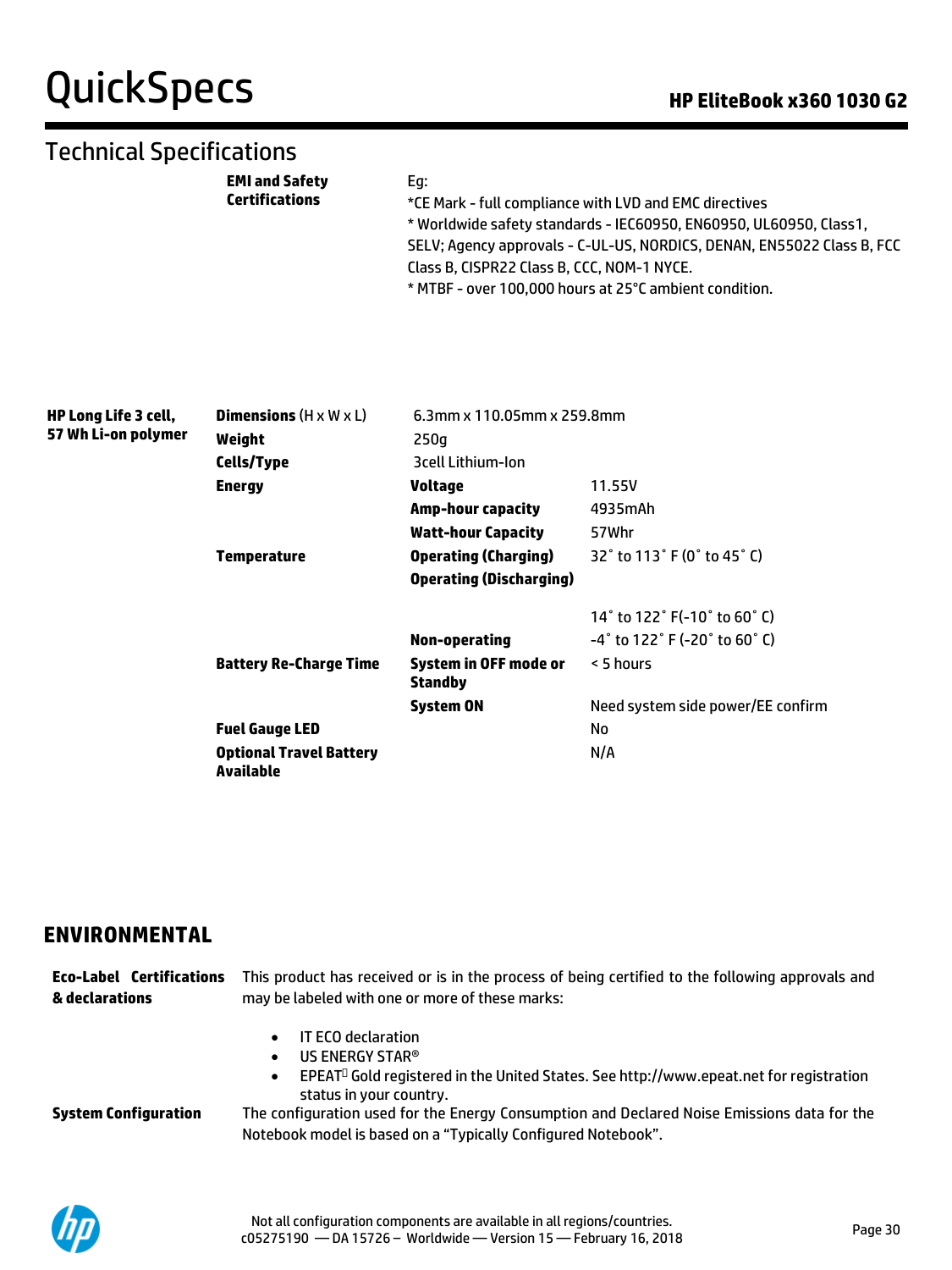## Technical Specifications

| Energy              | <b>Consumption</b>     |  |
|---------------------|------------------------|--|
|                     | in accordance with US) |  |
| <b>ENERGY STAR®</b> | test                   |  |

| method)                          | 115VAC, 50Hz | <b>230VAC, 50Hz</b> | 100VAC, 50Hz |
|----------------------------------|--------------|---------------------|--------------|
| Normal Operation (Short<br>idle) | 7.50 W       | 7.33 W              | 7.38 W       |
| Normal Operation (Long<br>idle)  | 3.17 W       | 3.24W               | 3.22 W       |
| Sleep                            | 0.46W        | 0.48W               | 0.46W        |
| 0ff                              | 0.25W        | 0.28W               | 0.25W        |

#### Note:

Energy efficiency data listed is for an ENERGY STAR® compliant product if offered within the model family. HP computers marked with the ENERGY STAR® Logo are compliant with the applicable U.S. Environmental Protection Agency (EPA) ENERGY STAR® specifications for computers. If a model family does not offer ENERGY STAR® compliant configurations, then energy efficiency data listed is for a typically configured PC featuring a hard disk drive, a high efficiency power supply, and a Microsoft Windows® operating system.

| <b>Heat Dissipation*</b>          | 115VAC, 50Hz | <b>230VAC, 50Hz</b> | 100VAC, 50Hz |
|-----------------------------------|--------------|---------------------|--------------|
| Normal Operation (Short)<br>idle) | 26 BTU/hr    | 25 BTU/hr           | 25 BTU/hr    |
| Normal Operation (Long<br>idle)   | 11 BTU/hr    | 11 BTU/hr           | 11 BTU/hr    |
| Sleep                             | 2 BTU/hr     | 2 BTU/hr            | 2 BTU/hr     |
| 0ff                               | 1 BTU/hr     | 1 BTU/hr            | 1 BTU/hr     |

\*NOTE: Heat dissipation is calculated based on the measured watts, assuming the service level is attained for one hour.

**Declared Noise Emissions (in accordance with ISO 7779 and ISO 9296)**

Sound Power (LWAd, bels)

Sound Pressure (LpAm, decibels)

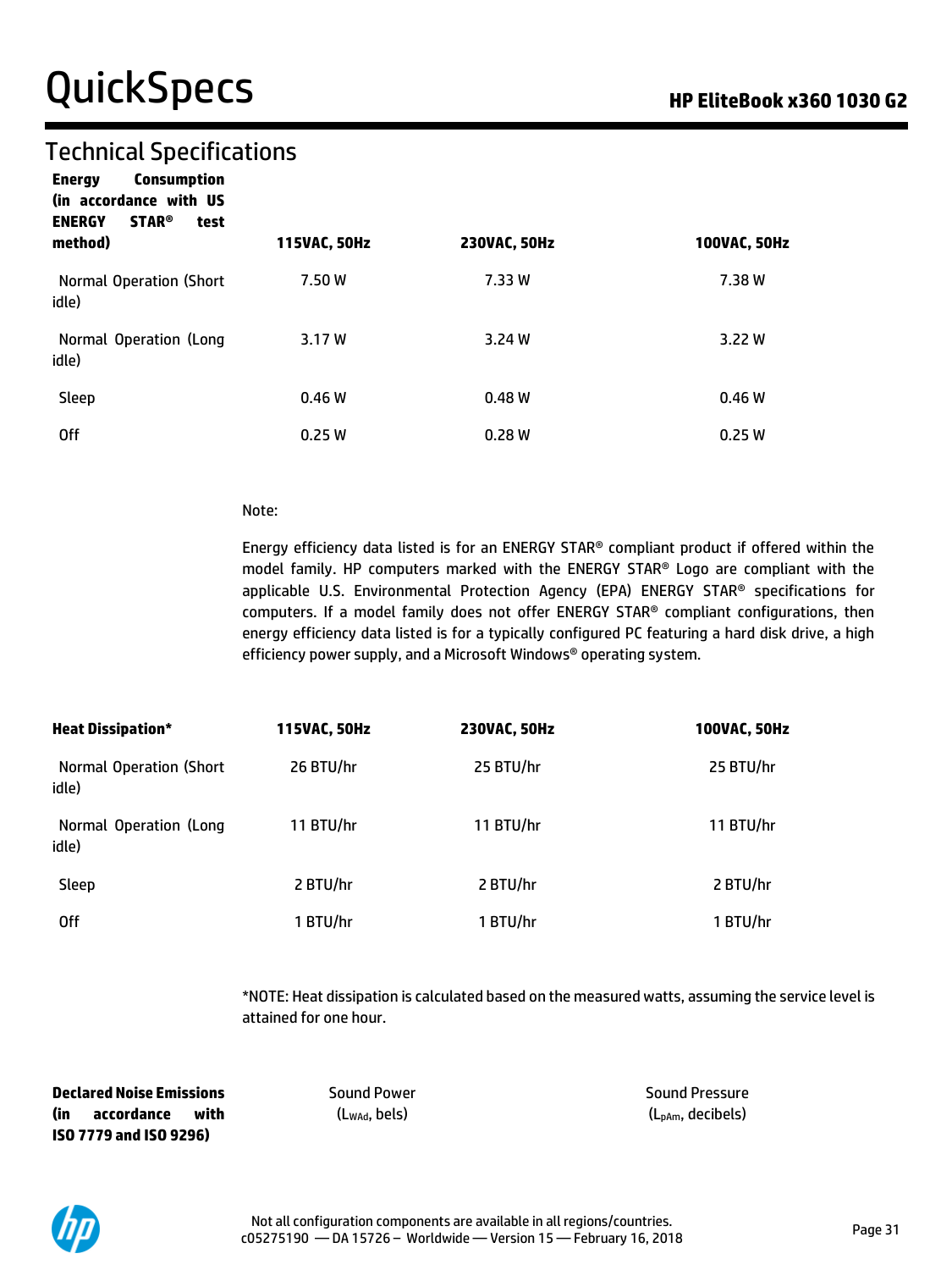# QuickSpecs **Manual Contract Contract Contract Contract Contract Contract Contract Contract Contract Contract Contract Contract Contract Contract Contract Contract Contract Contract Contract Contract Contract Contract Contr**

UД

### Technical Specifications

| i cennucat apecuncations<br>Typically Configured - Idle |                                                                                                                                                                   | 2.5                                                                                                                                                                                                                                                                                                                                                                                                                                                                                                                                                                                                                                                                                                                                                                |               | 15                                                      |                |  |
|---------------------------------------------------------|-------------------------------------------------------------------------------------------------------------------------------------------------------------------|--------------------------------------------------------------------------------------------------------------------------------------------------------------------------------------------------------------------------------------------------------------------------------------------------------------------------------------------------------------------------------------------------------------------------------------------------------------------------------------------------------------------------------------------------------------------------------------------------------------------------------------------------------------------------------------------------------------------------------------------------------------------|---------------|---------------------------------------------------------|----------------|--|
| Fixed Disk - Random<br>writes                           |                                                                                                                                                                   | 3.0                                                                                                                                                                                                                                                                                                                                                                                                                                                                                                                                                                                                                                                                                                                                                                |               | 30                                                      |                |  |
| <b>Batteries</b>                                        | This battery(s) in this product comply with EU Directive 2006/66/EC                                                                                               |                                                                                                                                                                                                                                                                                                                                                                                                                                                                                                                                                                                                                                                                                                                                                                    |               |                                                         |                |  |
|                                                         | Batteries used in the product do not contain:<br>Mercury greater the 1ppm by weight<br>Cadmium greater than 20ppm by weight                                       |                                                                                                                                                                                                                                                                                                                                                                                                                                                                                                                                                                                                                                                                                                                                                                    |               |                                                         |                |  |
|                                                         | Battery size: CR2032 (coin cell)<br>Battery type: Lithium                                                                                                         |                                                                                                                                                                                                                                                                                                                                                                                                                                                                                                                                                                                                                                                                                                                                                                    |               |                                                         |                |  |
| <b>Additional Information</b>                           | $\bullet$<br>$\bullet$<br>$\bullet$<br>$\bullet$<br>$\bullet$<br>$\bullet$<br>$\bullet$                                                                           | This product is in compliance with the Restrictions of Hazardous Substances (RoHS)<br>directive - 2011/65/EC.<br>This HP product is designed to comply with the Waste Electrical and Electronic<br>Equipment (WEEE) Directive - 2002/96/EC.<br>This product is in compliance with California Proposition 65 (State of California; Safe<br>Drinking Water and Toxic Enforcement Act of 1986).<br>This product is in compliance with the IEEE 1680 (EPEAT) standard at the gold level,<br>see www.epeat.net<br>Plastics parts weighing over 25 grams used in the product are marked per ISO11469<br>and ISO1043.<br>This product contains 0% post-consumer recycled plastic (by wt.)<br>This product is 95.0% recycle-able when properly disposed of at end of life. |               |                                                         |                |  |
| <b>Packaging Materials</b>                              | <b>External:</b>                                                                                                                                                  | PAPER/Corrugated                                                                                                                                                                                                                                                                                                                                                                                                                                                                                                                                                                                                                                                                                                                                                   |               | 363 <sub>g</sub>                                        |                |  |
| <b>Material Usage</b>                                   | Internal:<br>the<br>to                                                                                                                                            | PLASTIC/Expanded Polyethylene - EPE<br>PLASTIC/Polyethylene low density - LDPE<br>PLASTIC/Polypropylene - PP<br>The plastic packaging material contains at least 0% recycled content.<br>The corrugated paper packaging materials contains at least 96% recycled content.<br>This product does not contain any of the following substances in excess of regulatory limits (refer<br>General<br>HP<br>http://www.hp.com/hpinfo/globalcitizenship/environment/pdf/gse.pdf):                                                                                                                                                                                                                                                                                          | Specification | 42 g<br>15 <sub>g</sub><br>3 <sub>g</sub><br>for<br>the | Environment at |  |
|                                                         | Asbestos<br>$\bullet$<br>$\bullet$<br>plastics<br>Cadmium<br>$\bullet$<br>$\bullet$<br>$\bullet$<br>$\bullet$<br>$\bullet$<br>$\bullet$<br>$\bullet$<br>$\bullet$ | <b>Certain Azo Colorants</b><br>Certain Brominated Flame Retardants - may not be used as flame retardants in<br><b>Chlorinated Hydrocarbons</b><br><b>Chlorinated Paraffins</b><br>Formaldehyde<br><b>Halogenated Diphenyl Methanes</b><br>Lead carbonates and sulfates<br>Lead and Lead compounds<br><b>Mercuric Oxide Batteries</b><br>Nickel - finishes must not be used on the external surface designed to be frequently<br>handled or carried by the user.<br><b>Ozone Depleting Substances</b>                                                                                                                                                                                                                                                              |               |                                                         |                |  |

Not all configuration components are available in all regions/countries.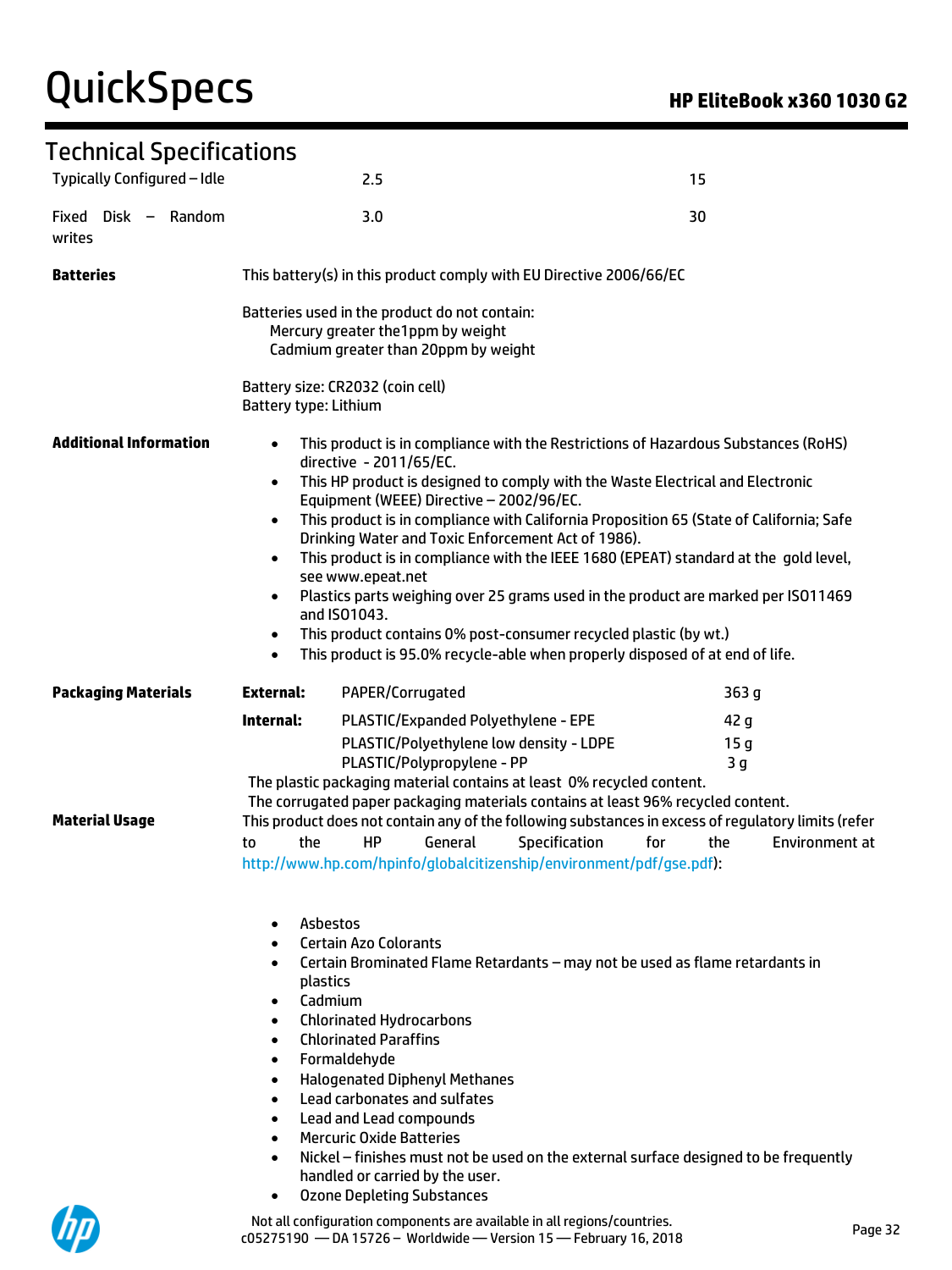## Technical Specifications

|                                                | Polybrominated Biphenyl Oxides (PBBOs)<br>$\bullet$<br>Polychlorinated Biphenyl (PCB)<br>٠<br><b>Polychlorinated Terphenyls (PCT)</b><br>$\bullet$<br>Polyvinyl Chloride (PVC) - except for wires and cables, and certain retail packaging has<br>$\bullet$<br>been voluntarily removed from most applications.<br><b>Radioactive Substances</b><br>$\bullet$<br>Tributyl Tin (TBT), Triphenyl Tin (TPT), Tributyl Tin Oxide (TBTO)<br>$\bullet$                                                                                                                                                                                                                                                                                                                                                 |
|------------------------------------------------|--------------------------------------------------------------------------------------------------------------------------------------------------------------------------------------------------------------------------------------------------------------------------------------------------------------------------------------------------------------------------------------------------------------------------------------------------------------------------------------------------------------------------------------------------------------------------------------------------------------------------------------------------------------------------------------------------------------------------------------------------------------------------------------------------|
| <b>Packaging Usage</b>                         | HP follows these guidelines to decrease the environmental impact of product packaging:<br>Eliminate the use of heavy metals such as lead, chromium, mercury and cadmium in<br>$\bullet$<br>packaging materials.<br>Eliminate the use of ozone-depleting substances (ODS) in packaging materials.<br>$\bullet$<br>Design packaging materials for ease of disassembly.<br>$\bullet$<br>Maximize the use of post-consumer recycled content materials in packaging materials.<br>$\bullet$<br>Use readily recyclable packaging materials such as paper and corrugated materials.<br>$\bullet$<br>Reduce size and weight of packages to improve transportation fuel efficiency.<br>$\bullet$<br>Plastic packaging materials are marked according to ISO 11469 and DIN 6120<br>$\bullet$<br>standards. |
| <b>End-of-life Management</b><br>and Recycling | Hewlett-Packard offers end-of-life HP product return and recycling programs in many<br>geographic areas. To recycle your product, please go to: http://www.hp.com/go/reuse-recycle or<br>contact your nearest HP sales office. Products returned to HP will be recycled, recovered or<br>disposed of in a responsible manner.                                                                                                                                                                                                                                                                                                                                                                                                                                                                    |
|                                                | The EU WEEE directive (2002/95/EC) requires manufacturers to provide treatment information<br>for each product type for use by treatment facilities. This information (product disassembly<br>instructions) is posted on the Hewlett Packard web site at: http://www.hp.com/go/recyclers.<br>These instructions may be used by recyclers and other WEEE treatment facilities as well as HP<br>OEM customers who integrate and re-sell HP equipment.                                                                                                                                                                                                                                                                                                                                              |
| HP,<br>Corporate<br>Inc.                       | For more information about HP's commitment to the environment:                                                                                                                                                                                                                                                                                                                                                                                                                                                                                                                                                                                                                                                                                                                                   |
| <b>Environmental</b><br><b>Information</b>     | <b>Global Citizenship Report</b><br>http://www.hp.com/hpinfo/globalcitizenship/gcreport/index.html<br><b>Eco-label certifications</b><br>http://www8.hp.com/us/en/hp-information/environment/ecolabels.html<br>ISO 14001 certificates:                                                                                                                                                                                                                                                                                                                                                                                                                                                                                                                                                           |
|                                                | http://h20195.www2.hp.com/V2/GetDocument.aspx?docname=c04755842                                                                                                                                                                                                                                                                                                                                                                                                                                                                                                                                                                                                                                                                                                                                  |
|                                                | and                                                                                                                                                                                                                                                                                                                                                                                                                                                                                                                                                                                                                                                                                                                                                                                              |
|                                                | http://www.hp.com/hpinfo/globalcitizenship/environment/pdf/cert.pdf                                                                                                                                                                                                                                                                                                                                                                                                                                                                                                                                                                                                                                                                                                                              |

• Polybrominated Biphenyls (PBBs)

• Polybrominated Biphenyl Ethers (PBBEs)

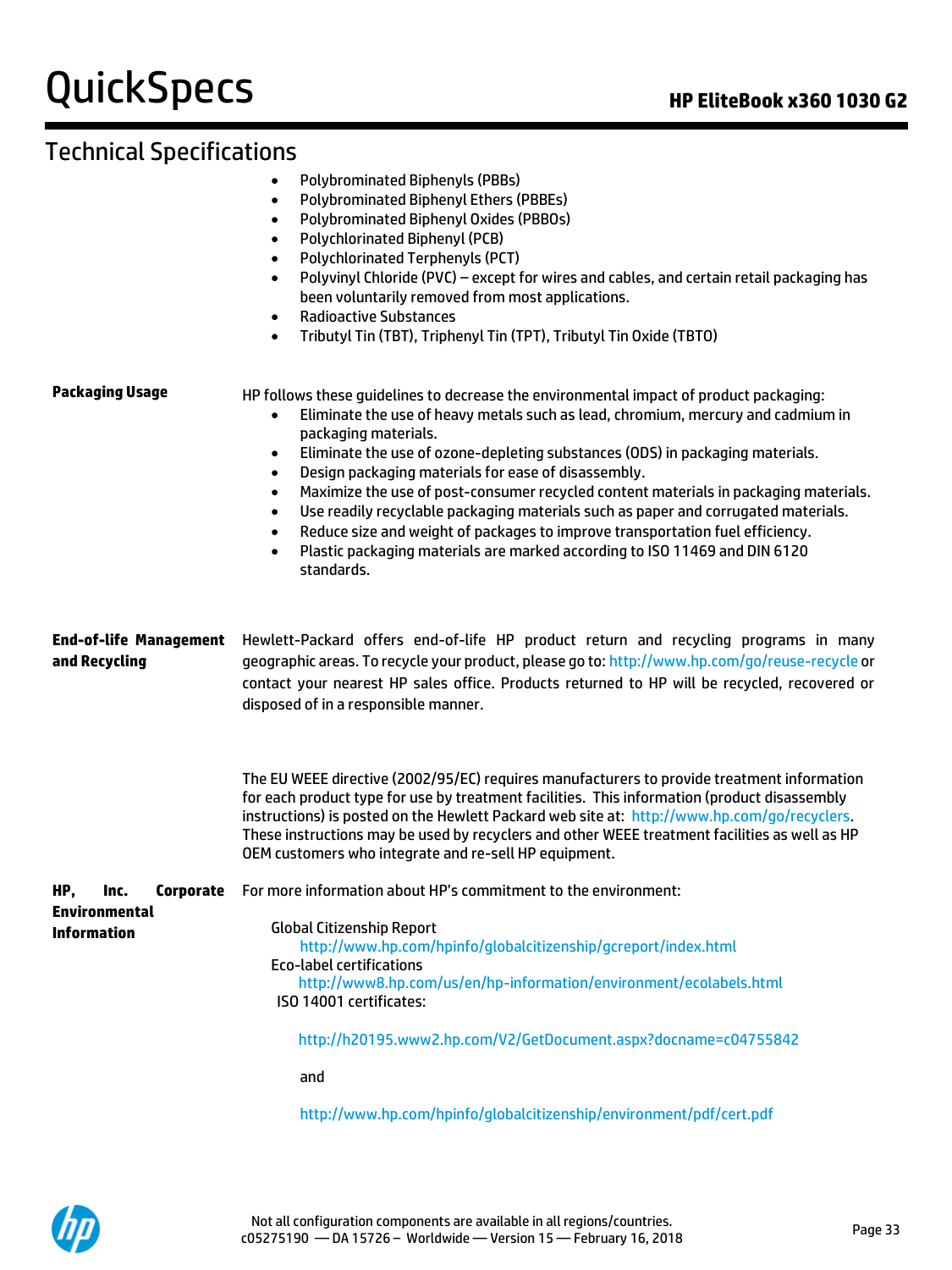# QuickSpecs **Manual Contract Contract Contract Contract Contract Contract Contract Contract Contract Contract Contract Contract Contract Contract Contract Contract Contract Contract Contract Contract Contract Contract Contr**

# Technical Specifications

### **COUNTRY OF ORIGIN**

China

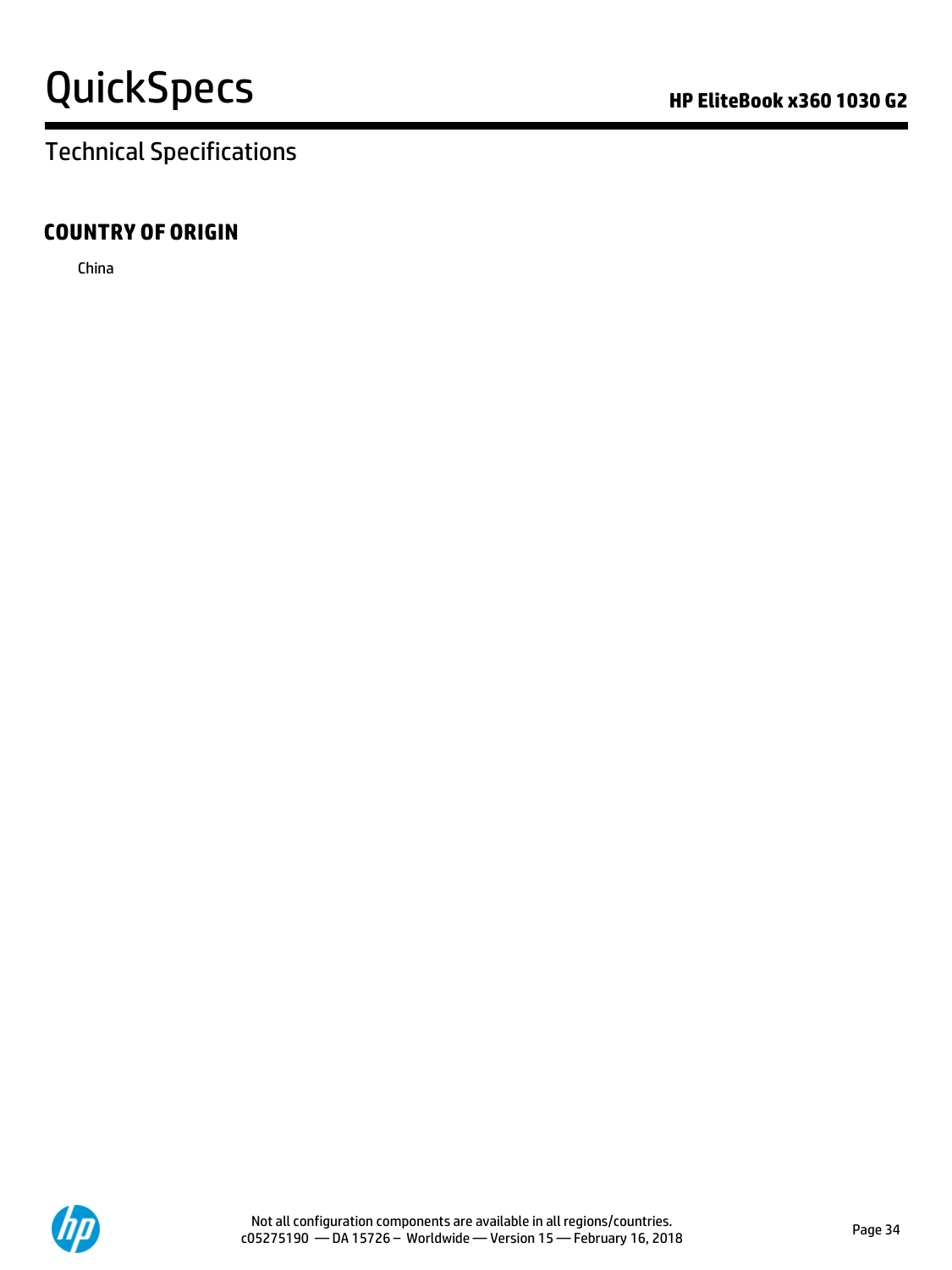# Options and Accessories (Sold separately and availability may vary by country.)

| Category        | <b>Description</b>                    | <b>Part Number</b> |
|-----------------|---------------------------------------|--------------------|
| Cases           | <b>HP Business Slim Top Load</b>      | <b>H5M91AA</b>     |
|                 | <b>HP Business Backpack</b>           | <b>H5M90AA</b>     |
| <b>Docking</b>  | <b>HP USB-C Travel Dock</b>           | T0K29AA#xxx        |
|                 | <b>HP Elite 90W TB3 Dock</b>          | 1DT93AA#xxx        |
|                 | <b>HP Hot Desk Stand</b>              | W3Z73AA            |
|                 | <b>HP Hot Desk Stand Monitor Arm</b>  | <b>W3Z74AA</b>     |
| Input/Output    | <b>HP Active Pen with App Launch</b>  | <b>T4Z24AA</b>     |
|                 | HP USB-C to RJ45                      | V7W66AA#xxx        |
|                 | HP USB to Gigabit RJ45 Adapter        | N7P47AA#xxx        |
|                 | HP USB-C to VGA Adapter               | N9K76AA            |
|                 | HP USB-C to HDMI Adapter              | N9K77AA            |
|                 | HP USB-C to DisplayPort Adapter       | N9K78AA            |
|                 | HP Stereo 3.5mm Headset               | T1A66AA            |
|                 | <b>HP Stereo USB Headset</b>          | <b>T1A67AA</b>     |
|                 | <b>HP Comfort Grip Wireless Mouse</b> | H2L63AA            |
|                 | HP Slim USB Keyboard and Mouse        | T6T83AA            |
|                 | HP Wireless (Link-5) Keyboard         | <b>T6U20AA</b>     |
|                 | HP USB Optical Travel mouse           | G2K28AA            |
| <b>Power</b>    | HP 65W Smart AC Power Adapter (4.5mm) | H6Y89AA#xxx        |
| <b>Storage</b>  | <b>HP External USB Optical Drive</b>  | <b>F2B56AA</b>     |
| <b>Security</b> | HP Keyed Cable Lock 10mm              | T1A62AA            |
|                 | HP Dual Head Keyed Cable Lock         | T1A64AA            |
| <b>UCC</b>      | <b>HP Conferencing Keyboard</b>       | K8P74AA#xxx        |
|                 | <b>HP Speaker Phone</b>               | <b>K7V16AA</b>     |
|                 | <b>HP Wired Headset</b>               | <b>K7V17AA</b>     |
| <b>Displays</b> | HP S270c 27" Curved Monitor           | K1M38AA#ABA        |
|                 | HP E230t 23" Touch Monitor            | W2Z50AA#ABA        |
|                 |                                       |                    |